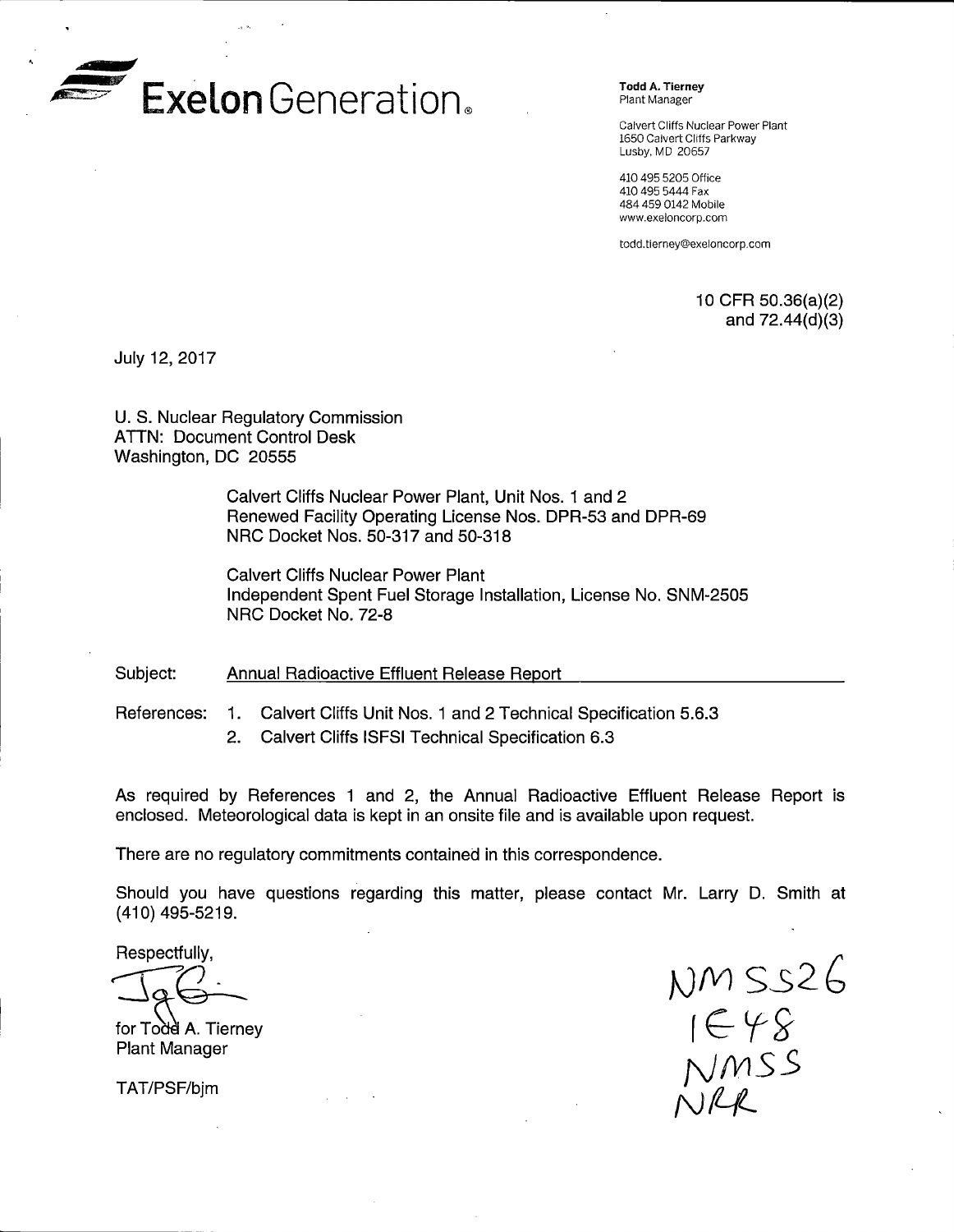Document Control Desk July 12, 2017 Page 2

 $\bullet$ 

Enclosure: (1) Annual Radioactive Effluent Release Report for Calvert Cliffs Nuclear Power Plant and Independent Spent Fuel Storage Installation

cc: NRC Project Manager, Calvert Cliffs NRC Regional Administrator, Region I NRC Resident Inspector, Calvert Cliffs S. Gray, MD-DNR Director, NMSS J. Folkwein, ANI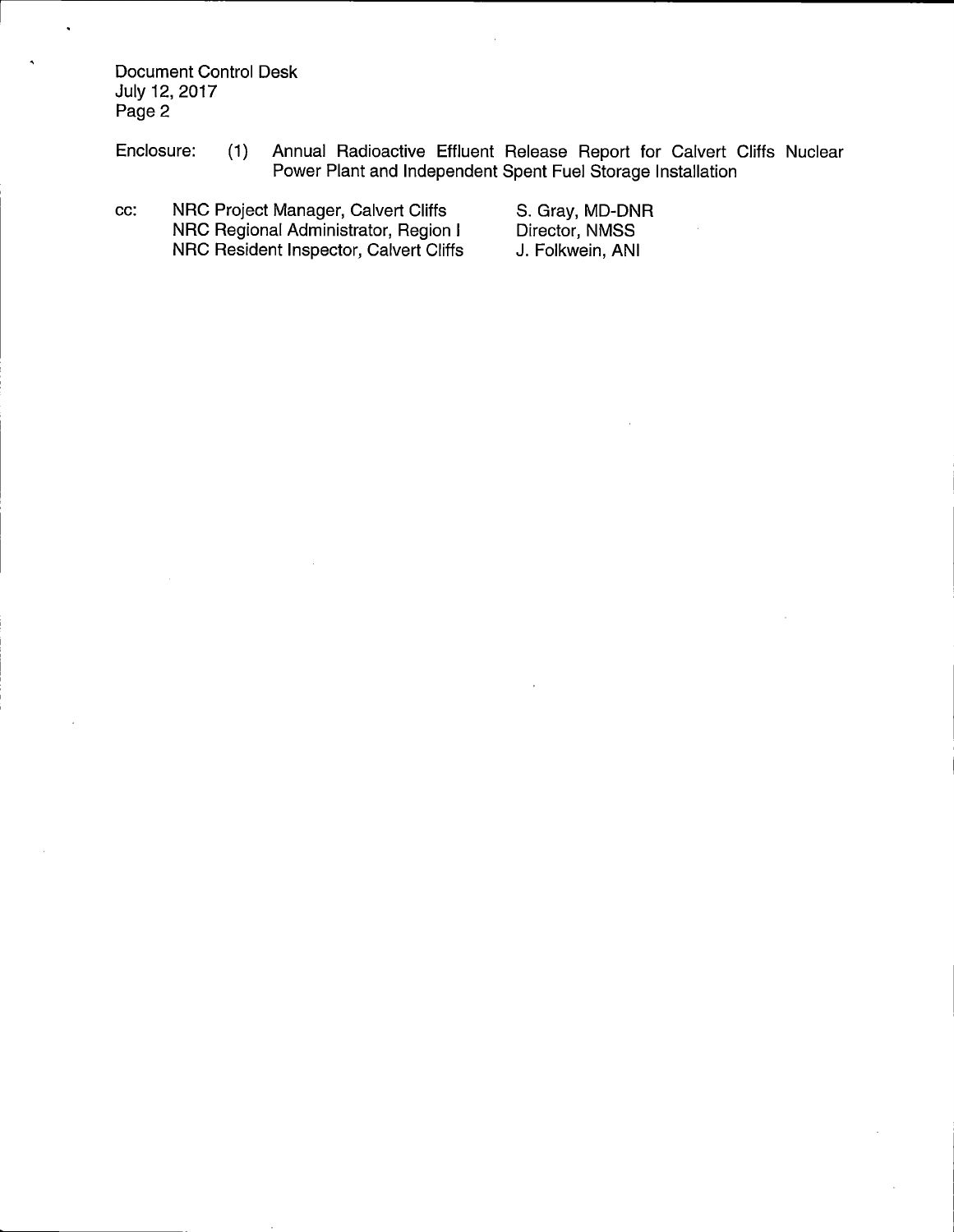# ENCLOSURE (1)

# ANNUAL RADIOACTIVE EFFLUENT RELEASE REPORT FOR CAL VERT CLIFFS NUCLEAR POWER PLANT AND INDEPENDENT SPENT FUEL STORAGE INSTALLATION - 2016

This report covers the period January 1, 2016 to December 31, 2016 for Calvert Cliffs Nuclear Power Plant.

This report covers the period June 1, 2016 to May 31, 2017 for the Independent Spent Fuel Storage Installation.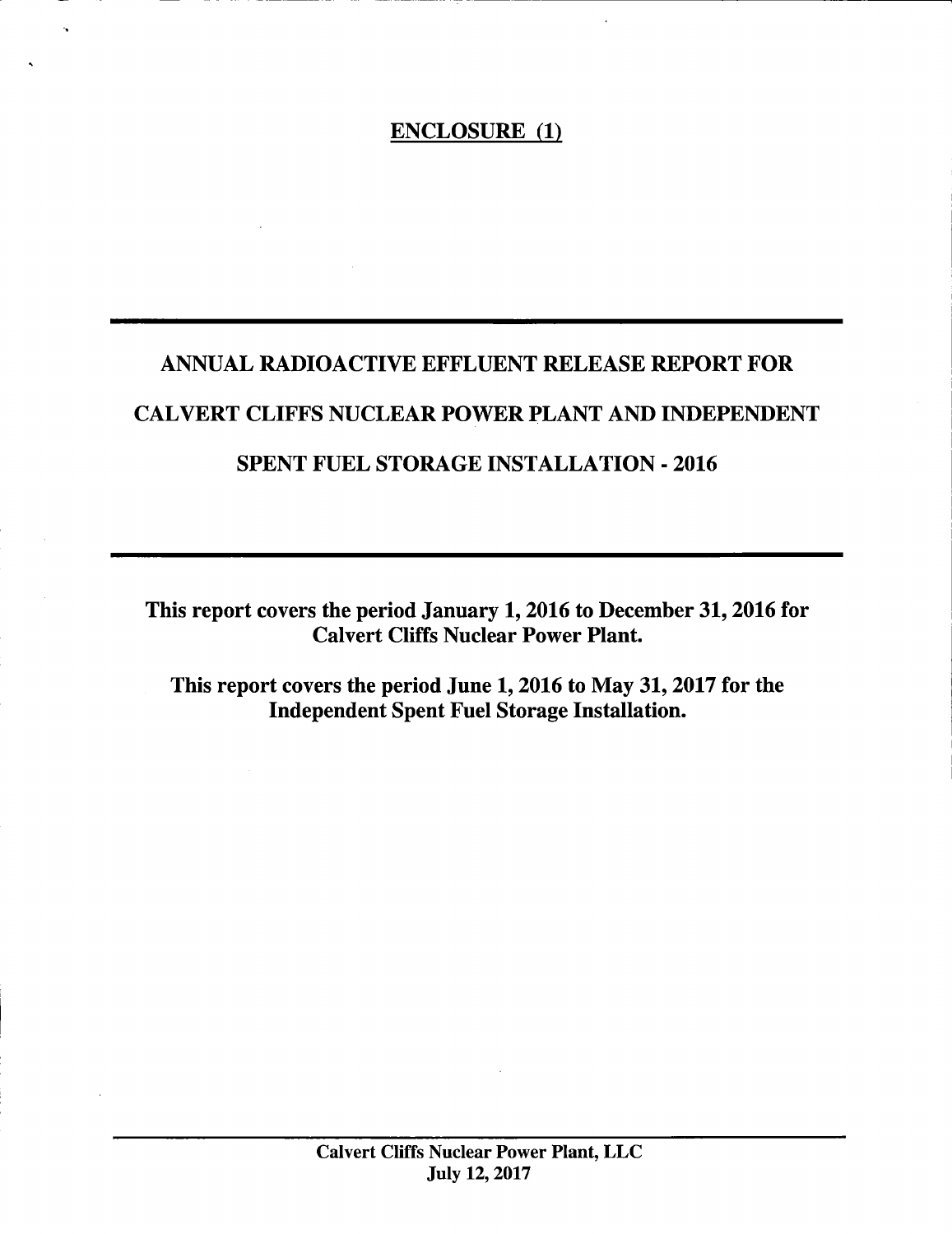Facility - Calvert Cliffs Nuclear Power Plant and Independent Spent Fuel Storage Installation Licensee - Calvert Cliffs Nuclear Power Plant, LLC

This report covers the period January 1, 2016 to December 31, 2016 for Calvert Cliffs Nuclear Power Plant. This report covers the period June 1, 2016 to May 31, 2017 for the Independent Spent Fuel Storage Installation.

# **I. REGULATORY LIMITS**

# A. Fission and Activation Gases

- 1. The instantaneous release rate of noble gases in gaseous effluents shall not result in a site boundary dose rate greater than 500 mrem/year to the whole body or greater than 3000 mrem/year to the skin (Offsite Dose Calculation Manual (ODCM) Rev. 00900, 3.11.2.1).
- 2. Gaseous Radwaste Treatment System and the Ventilation Exhaust Treatment System shall be used to reduce gaseous emissions when the calculated gamma-air dose due to gaseous effluents exceeds 1.20 mRad or the calculated beta-air dose due to gaseous effluents exceeds 2.4 mRad at the site boundary in a 92 day period (ODCM 3.11.2.4).
- 3. The air dose at the site boundary due to noble gases released in gaseous effluents shall not exceed (ODCM 3.11.2.2):
	- 10 mRad/qtr, gamma-air
	- 20 mRad/qtr, beta-air
	- 20 mRad/year, gamma-air
	- 40 mRad/year, beta-air
- 4. All of the above parameters are calculated according to the methodology specified in the ODCM.
- B. Iodines and Particulates with Half Lives Greater than Eight Days
	- 1. The instantaneous release rate of iodines and particulates in gaseous effluents shall not result in a site boundary dose-rate in excess of 1500 mrem/year to any organ (ODCM 3.11.2.1).
	- 2. The Gaseous Radwaste Treatment System and the Ventilation Exhaust Treatment System shall be used to reduce radioactive materials in gaseous effluents when calculated doses exceed 1.8 mrem to any organ in a 92 day period at or beyond the site boundary (ODCM 3.11.2.4).
	- 3. The dose to a member of the public at or beyond the site boundary from iodine-131 and particulates with half-lives greater than eight days in gaseous effluents shall not exceed (ODCM 3.11.2.3):
		- 15 mrem/qtr, any organ 30 mrem/year, any organ
		- less than 0.1% of the above limits as a result of burning contaminated oil.
	- 4. All of the above parameters are calculated according to the methodology specified in the ODCM.
- C. Liquid Effluents
	- **1.** The concentrations of radionuclides in liquid effluents from the plant shall not exceed the values specified in 10 CFR Part 20, Appendix B, Table II, Column 2 for unrestricted areas (ODCM 3.11.1.1).
	- 2. The liquid radwaste treatment system shall be used to reduce the concentration of radionuclides in liquid effluents from the plant when the calculated dose to unrestricted areas exceeds 0.36 mrem to the whole body, or 1.20 mrem to any organ in a 92 day period (ODCM 3.11.1.3).
	- 3. The dose to a member of the public in unrestricted areas shall not exceed (ODCM 3.11.1.2):

3 mrem/qtr, total body 10 mrem/qtr, any organ 6 mrem/year, total body 20 mrem/year, any organ

4. All liquid dose parameters are calculated according to the methodology specified in the ODCM.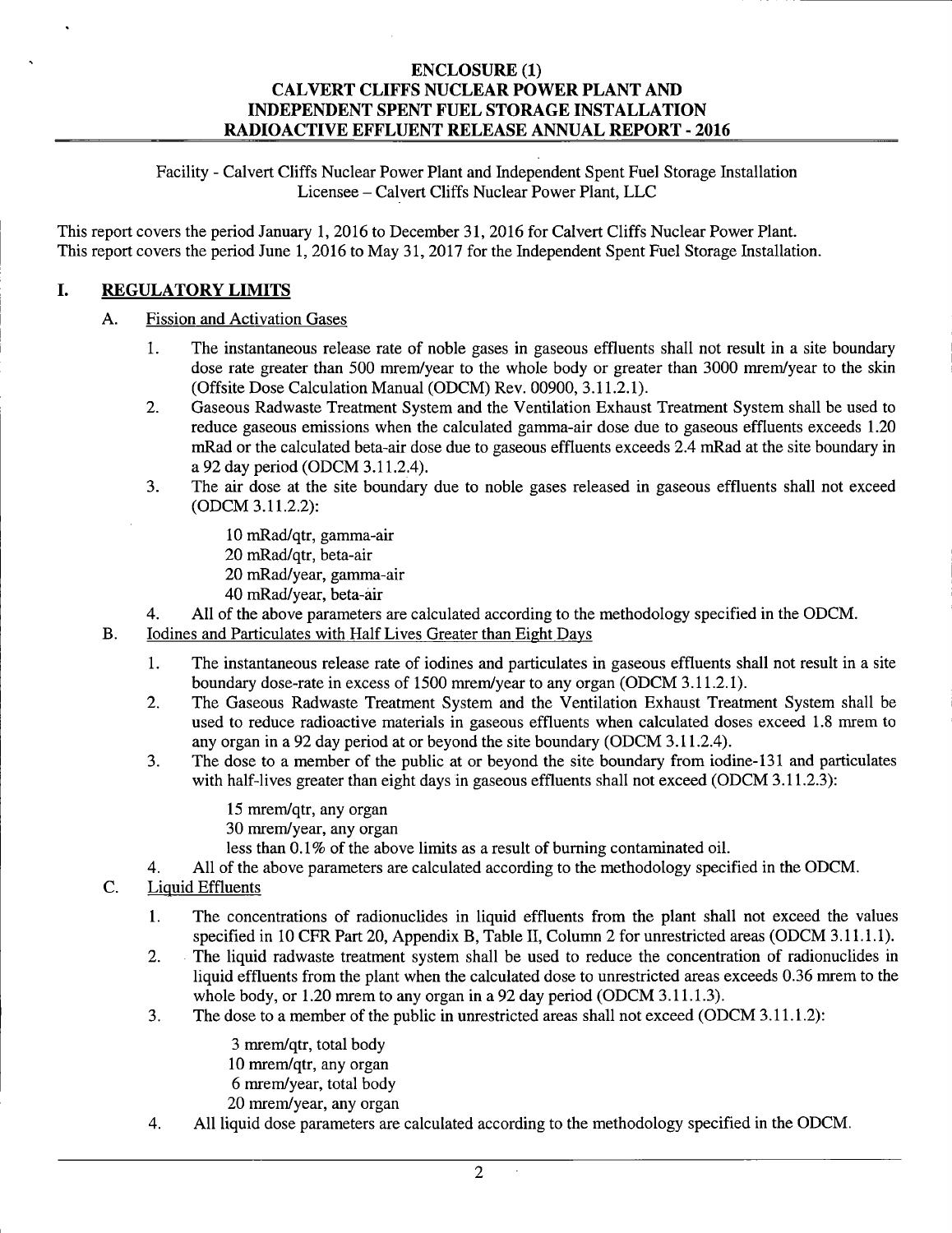# II. MAXIMUM PERMISSIBLE CONCENTRATIONS

# A. Fission and Activation Gases

Prior to the batch release of gaseous effluents, a sample of the source is collected and analyzed by gamma spectroscopy for the principal gamma emitting radionuclides. The identified radionuclide concentrations are evaluated and an acceptable release rate is determined to ensure that the dose rate limits of ODCM 3.11.2.1 are not exceeded.

# B. Iodines and Particulates with Half Lives Greater than Eight Days

Compliance with the dose rate limitations for iodines and particulates is demonstrated by analysis of the charcoal and particulate samples of the station main vents. The charcoal samples are analyzed by gamma spectroscopy for quantification of radioiodine. The particulate samples are analyzed by gamma spectroscopy for quantification of particulate radioactive material. Monthly composites of the main vent particulate filters are analyzed for gross alpha. Quarterly composites are analyzed for Sr-89 and Sr-90. All of the above parameters are calculated according to the methodology specified in the ODCM. Additionally, two quarterly composites are analyzed for Fe-55; the Fe-55 analysis is not required by the ODCM, but is driven by site procedure.

C. Liquid Effluents

The Maximum Permissible Concentrations (MPCs) used for radioactive materials released in liquid effluents are in accordance with ODCM 3.11.1.1 and the values from 10 CPR Part 20, Appendix B, Table II, Column 2 including applicable table notes. In all cases, the more restrictive (lower) MPC found for each radionuclide is used regardless of solubility.

# III. TECHNICAL SPECIFICATION REPORTING REQUIREMENTS

- A. Calvert Cliffs Nuclear Power Plant (CCNPP), Technical Specification 5.6.3
	- 1. 2016 Offsite Dose Due to Carbon-14

Dose due to Carbon-14 in gaseous effluents was calculated using the following conditions:

- a. C-14 released to the atmosphere: 9.63 Curies of C-14 from Unit 1 and 10.40 curies from Unit 2.
- b. Release was consistent throughout the year.
- c. Carbon-14 release values were estimated using the methodology included in the Electric Power Research Institute (EPRI) Technical Report 1021106, using the 2016 Calvert Cliffs Nuclear Power Plant assumed parameters of normalized Carbon-14 production rate of 3.822 Ci/GWt-yr, a gaseous release fraction of 0.98, a Carbon-14 carbon dioxide fraction of 0.30, a reactor power rating of 2737 MWt for Unit 1 and 2737 MWt for Unit 2, and equivalent full power operation of 336.13 days for Unit 1 and 362.86 days for Unit 2.
- d. Meteorological dispersion factor  $(X/O)$  at the nearest residence with a garden and beef cattle location at 1.6 miles in the south meteorological sector is 2.51E-07 sec/m<sup>3</sup>.
- e. Pathways considered to the hypothetical maximally exposed member of the public (child) were inhalation, leafy vegetation ingestion, and cow meat ingestion.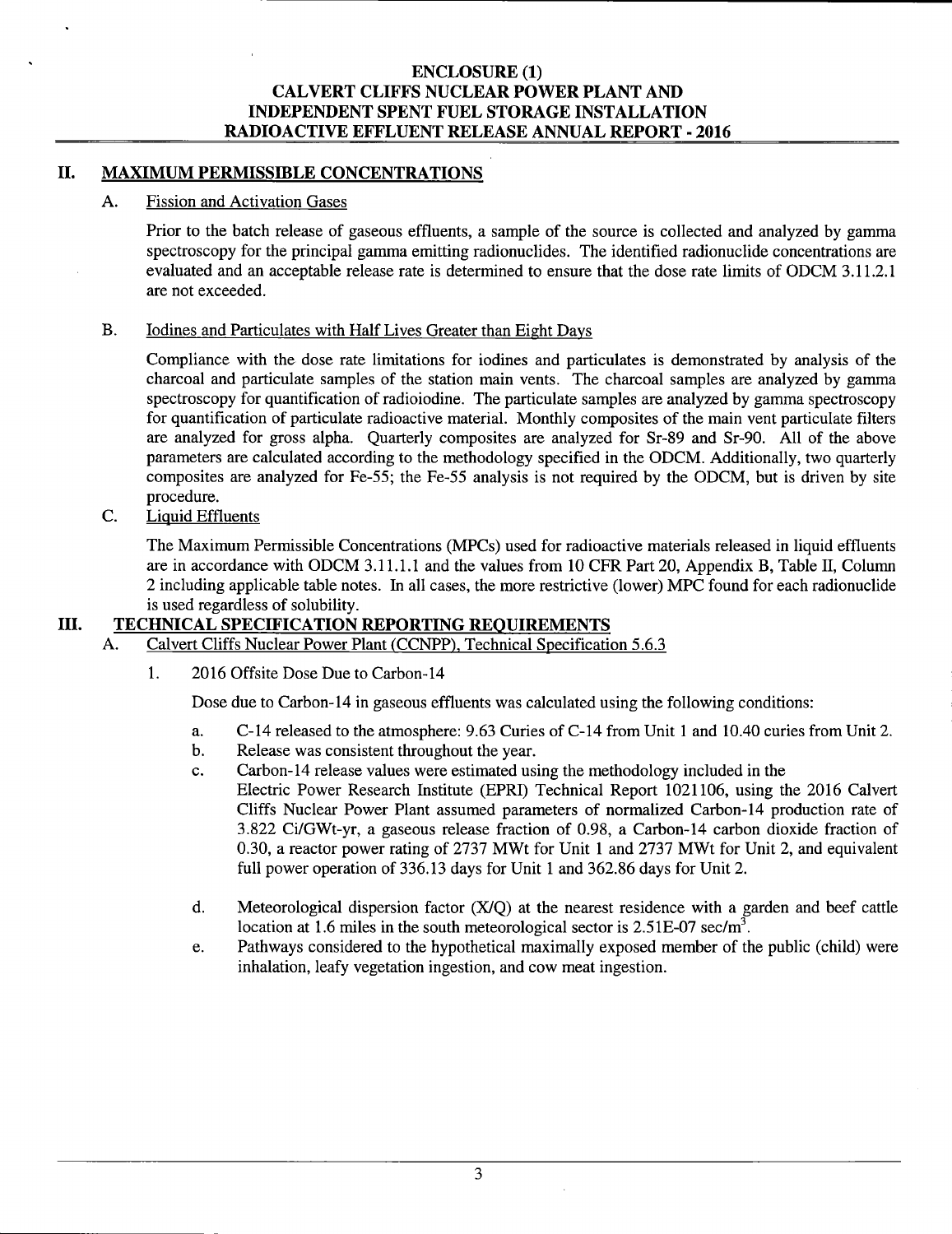#### 2. 2016 Dose Assessment Summary

| को स्थान<br>कालो स                               | Quarter 1 | <b>Quarter 2</b> | Quarter 3 | Quarter 4               | Yearly          |
|--------------------------------------------------|-----------|------------------|-----------|-------------------------|-----------------|
|                                                  |           |                  |           |                         |                 |
| <b>Liquid Effluent Dose</b><br>Limit, Total Body | 3 mrem    | 3 mrem           | 3 mrem    | 3 mrem                  | 6 mrem          |
|                                                  | 化学分析      |                  |           |                         |                 |
| 카라<br>Total Body Dose                            | 1.09E-03  | 1.48E-04         | 3.03E-04  | 8.38E-04                | 2.38E-03        |
| % of Limit                                       | 3.63E-02  | 4.95E-03         | 1.01E-02  | 2.79E-02                | 3.97E-02        |
| Liquid Effluent Dose                             | 10 mrem   | $10$ mrem        | 10 mrem   | $\cdot$ 10 mrem $\cdot$ | 20 mrem         |
| Limit, Any Organ                                 |           |                  | ್ ಪ್ರತಿಕೆ |                         |                 |
| Organ Dose                                       | 3.06E-03  | 1.60E-04         | 5.21E-04  | 2.58E-03                | $5.26E-031$     |
| % of Limit<br>$\pm$                              | 3.06E-02  | 1.60E-03         | 5.21E-03  | 2.58E-02                | 2.63E-02        |
| <b>Effluent</b><br>Gaseous                       |           | टोनी             |           |                         |                 |
| Dose Limit,<br>Gamma                             | 10 mrad   | $10$ mrad        | 10 mrad   | 10 mrad                 | 20 mrad         |
| Air                                              |           |                  |           |                         |                 |
| Gamma Air Dose                                   | 1.39E-04  | 3.45E-05         | 2.13E-05  | 2.01E-05                | 2.15E-04        |
| रु पत्र ,<br>% of Limit                          | 1.39E-03  | 3.45E-04         | 2.13E-04  | 2.01E-04                | 1.08E-03        |
| <b>Effluent</b><br><b>Gaseous</b>                | 20 mrad   | 20 mrad          | 20 mrad   | 20 mrad                 | 40 mrad         |
| Dose Limit, Beta Air                             |           |                  |           |                         |                 |
| <b>Beta Air Dose</b>                             | 2.39E-04  | 2.30E-05         | 9.85E-05  | 7.20E-06                | 3.68E-04        |
| % of Limit                                       | 1.19E-03  | 1.15E-04         | 4.92E-04  | 3.60E-05                | 9.19E-04        |
| <b>Effluent</b><br><b>Gaseous</b>                |           |                  |           |                         |                 |
| Dose Limit, Any Organ                            |           |                  |           |                         |                 |
| Tritium,<br>(lodine,<br>Particulates with >8 day | 15 mrem   | 15 mrem          | $15$ mrem | 15 mrem                 | 30 mrem         |
| half-life)                                       |           |                  |           |                         |                 |
|                                                  |           |                  |           |                         | 7.57E-          |
| Organ Dose                                       | 7.01E-03  | 2.23E-04         | 2.00E-04  | 2.02E-04                | 03 <sup>2</sup> |
| % of Limit                                       | 4.68E-02  | 1.48E-03         | 1.34E-03  | 1.35E-03                | 2.52E-02        |
| <b>Total Body Dose (NG)</b>                      | 6.03E-03  | 2.23E-04         | 1.94E-04  | 2.02E-04                | 6.58E-03        |
| Skin Dose (due to NG)                            |           |                  |           |                         | 4.61-04         |
| C-14 Total Body/Organ                            |           |                  | mrem      |                         |                 |
| <b>Bone Dose</b>                                 | 9.07E-03  | 1.06E-02         | 1.09E-02  | 1.08E-02                | 4.13E-02        |
| <b>Total Body Dose</b>                           | 1.80E-03  | 2.11E-03         | 2.15E-03  | 2.14E-03                | 8.20E-03        |

1 The controlling liquid pathway was the fish and shellfish pathway with adult as the controlling age group and the GI representing the organ with the highest calculated annual dose during the calendar year of 2016.

<sup>2</sup> The controlling gaseous pathway was the child-thyroid pathway representing the organ with the highest calculated dose during the calendar year of 2016. There is currently no milk pathway.

### 3. 40 CFR 190 Total Dose Compliance

Based upon the calendar year 2016 and the ODCM calculations, the maximum exposed individual would receive 0.023% of the allowable dose. During the calendar year 2016, there were no on-site sources of direct radiation that would have contributed to a significant or measurable off-site dose. The direct radiation contribution is measured by both on-site and off-site thermoluminescent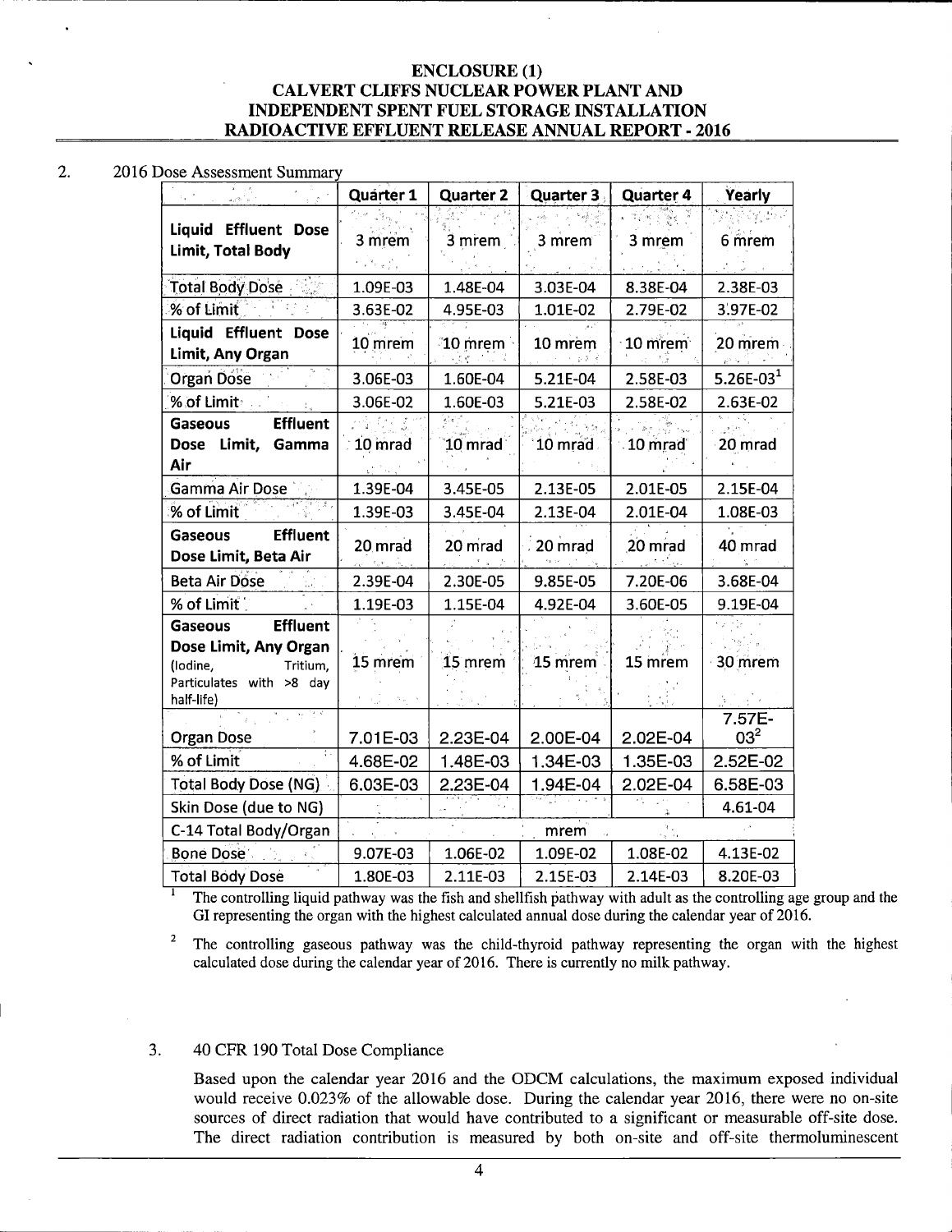dosimeters (TLDs). The results of these measurements did not indicate any statistical increase in the off-site radiation doses attributable to on-site sources. Therefore, no increase in the calculated offsite dose is attributed to the direct exposure from on-site sources. A more detailed evaluation may be found in the Annual Radiological Environmental Operating Report.

|                   | <b>Whole Body</b> | <b>Thyroid</b> | Any Other Organ |
|-------------------|-------------------|----------------|-----------------|
| <b>Dose Limit</b> | 25 mrem           | 75 mrem        | 25 mrem         |
| Liquid            | 2.89E-03          | 1.80E-03       | 5.46E-03        |
| Gas               | 3.18E-04          | 4.33E-03       | 3.35E-04        |
| $C-14$            | 8.20E-03          |                | 4.13E-02        |
| <b>Dose</b>       | 3.21E-03          | 6.13E-03       | 5.80E-03        |
| % of Limit        | 1.28E-02          | 8.17E-03       | 2.32E-02        |

### EPA 40CFR190 Individual in the Unrestricted Area

Child bone dose was used for Any Other Organ due to C-14

4. Solid Waste Report Requirements

During 2016, the types of radioactive solid waste shipped from Calvert Cliffs were dry compressible waste, spent resins, and cartridge filters which were shipped in either High Integrity Containers (HICs) within NRC approved casks, Sea/Land containers, or steel boxes. Appendix A of this report provides a detailed breakdown of the waste shipments for 2016 per Technical Specification 5.6.3. At CCNPP, methods of waste and materials segregation are used to reduce the volume of solid waste shipped offsite for processing, volume reduction, and burial.

5. Offsite Dose Calculation Manual (ODCM) and Process Control Program (PCP) Changes

The PCP was not revised in 2016. The ODCM was not revised in 2016.

B. Radioactive Effluent Monitoring Instrumentation

- 1. During 2016, the Waste Gas RMS, O-RE-2191, exceeded the 30 days inoperable time period allowed in ODCM section 3.3.3.9. The monitor was declared inoperable on 7/12/13, and has remained inoperable since that time. The RMS is scheduled to be replaced in the year 2020.
- 2. During 2016, the unit 2 Steam Generator Blowdown RMS, 2-RIT-4014, was inoperable. 2-RIT-4014 was inoperable from 2/21/2016 to 4/8/2016 due to an electrical ground. The electrical failure was corrected by replacing a surge protector within the RMS, and the system was returned to service.
- C. Independent Spent Fuel Storage Installation (ISFSD, ISFSI Technical Specification 6.3

Three casks of spent fuel were transferred to the ISFSI during the reporting period. No quantity of radionuclides was released to the environment during the ISFSI operation in 2016. Additional information regarding the ISFSI radiological environmental monitoring program is included in the Annual Radiological Environmental Operation Report.

# IV. AVERAGE ENERGY

Not Applicable.

# V. MEASUREMENTS AND APPROXIMATIONS AND TOTAL RADIOACTIVITY

- A. Fission and Activation Gases
	- 1. Batch Releases

Prior to each batch release of gas from a pressurized waste gas decay tank or containment, a sample is collected and analyzed by gamma spectroscopy using a germanium detector for the principal gamma ·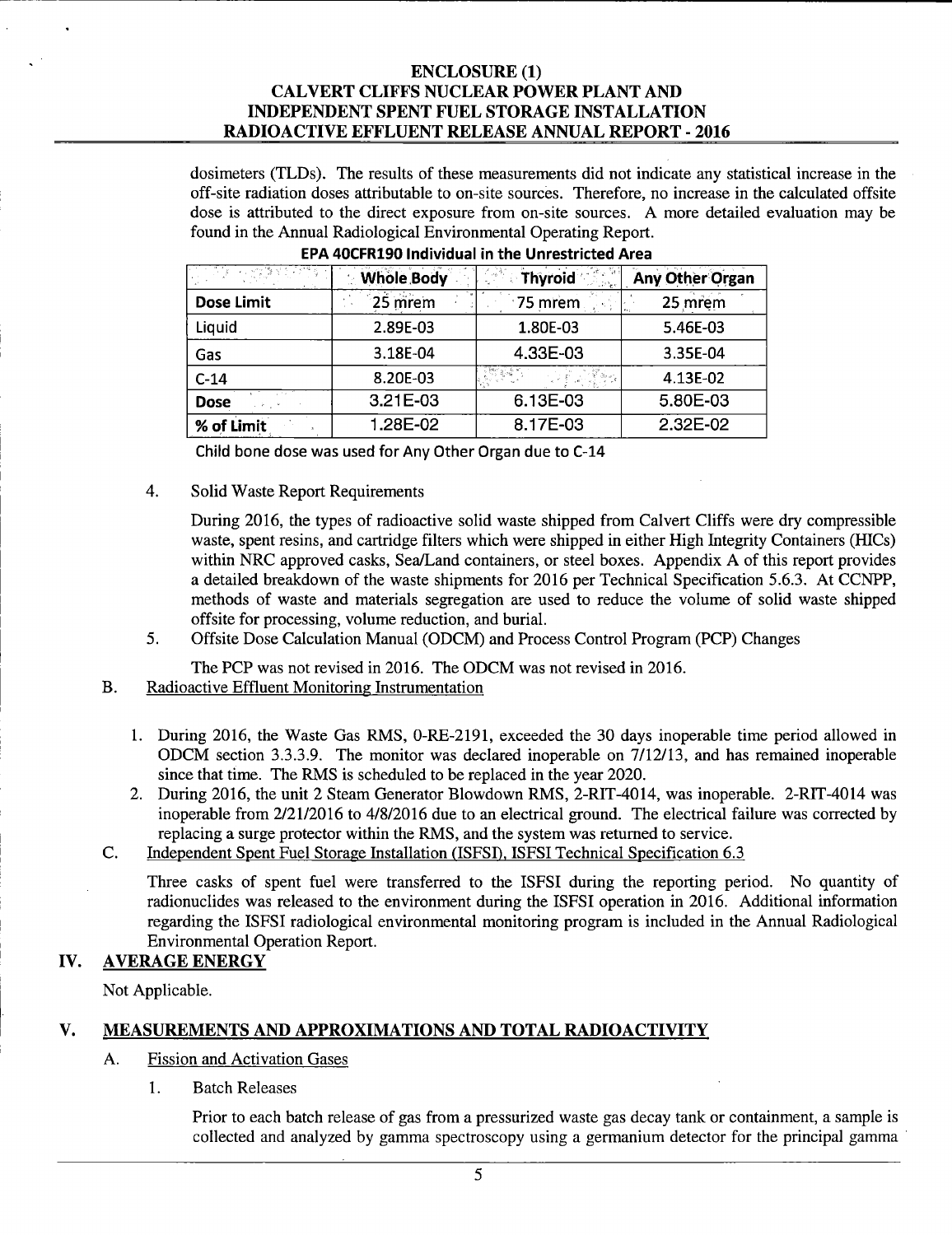emitting noble gas radionuclides. The total activity released is based on the pressure/volume relationship (gas laws). The Plant Vent Stack Radiation Monitor and the Wide Range Gas Monitor typically monitor containment releases, and the values from the radiation monitor may be used to assist in the calculation of activity discharged from containment during venting. Carbon-14 is estimated using methodology from EPRI Technical Report 1021106, as described in section III.A.1.

2. Continuous Releases

A gas sample is collected at least weekly from the main vents and analyzed by gamma spectroscopy using a germanium detector for the principal gamma emitting noble gas radionuclides. The total activity released for the week is based on the total sample activity decay corrected to the sample time multiplied by the main vent flow for the week. The Plant Vent Stack Radiation Monitor continuously measures routine plant vent stack releases, per design, and the values from the radiation monitor may be used to assist in the calculation of activity discharged in routine plant vent stack discharges.

During each containment purge, a gas sample is collected and analyzed by gamma spectroscopy using a germanium detector to determine the concentration of principal gamma emitting noble gas radionuclides inside containment. Total activity released during a containment purge is based on continuous radiation monitor responses, grab samples, and purge fan flow rate.

A monthly composite sample is collected from the main vents and analyzed by liquid scintillation for tritium. The total tritium release for the month is based on the sample analysis and the main vent flow. Carbon-14 is estimated using methodology from EPRI Technical Report 1021106, as described in section III.A.1.

- B. Iodine and Particulates
	- 1. Batch Releases

The total activities of radioiodines and particulates released from pressurized waste gas decay tanks, containment purges, and containment vents are accounted for by the continuous release methodology discussed in section V.B.2.

2. Continuous Releases

During the release of gas from the main vents, samples of iodines and particulates are collected using a charcoal and particulate filter, respectively. The filters are removed weekly (or more often) and are analyzed by gamma spectroscopy using a germanium detector for significant gamma emitting radionuclides. The total activity released for the week is based on the total sample activity decay corrected to the midpoint of the sample period multiplied by the main vent flow for the week. A plateout correction factor is applied to the results to account for the amount of iodine lost in the sample lines prior to sample collection. The weekly particulate filters are then combined to form monthly composites for gross alpha analysis. The weekly particulate filters are also combined to form quarterly composites for strontium-89 and strontium-90 analyses. Two quarterly composites per year are analyzed for Iron-55; the Iron-55 analysis is not required by the ODCM, but is driven by site procedure.

- C. Liquid Effluents
	- 1. Batch Releases

Prior to the release of liquid from a waste tank, a sample is collected and analyzed by gamma spectroscopy for the principal gamma emitting radionuclides. To demonstrate compliance with the concentration requirements addressed in Section I.C.1 above, the measured radionuclide concentrations are compared with the allowable MPCs; dilution in the discharge conduit is considered, and an allowable release rate is verified.

The total activity released in each batch is determined by multiplying the volume released by the concentration of each radionuclide. The actual volume released is based on the difference in tank levels before and after the release. A proportional composite sample is also withdrawn from each

6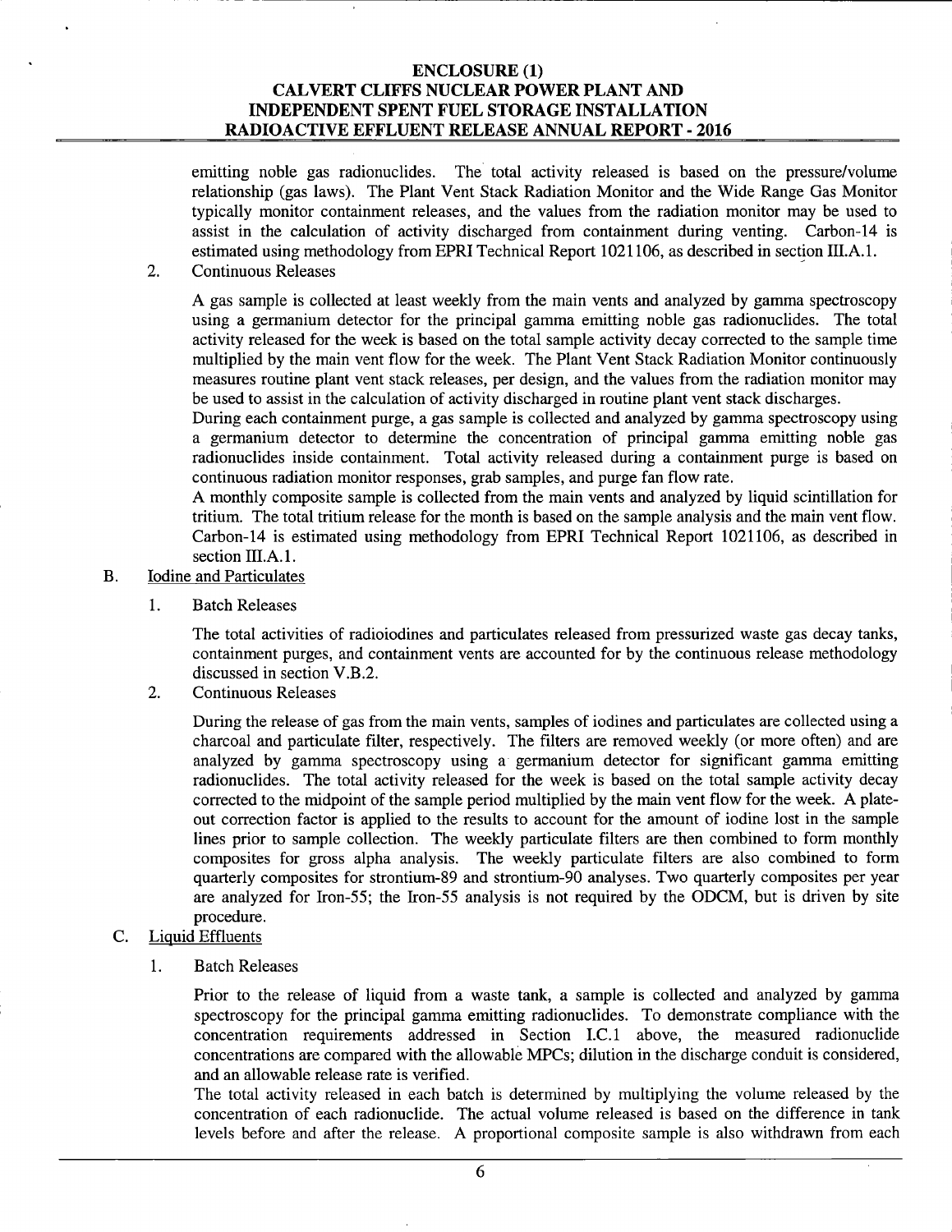release. These composite samples are used for monthly tritium and gross alpha analyses. The composite samples are also used for Iron-55, Nickel-63, Strontium-89, and Strontium-90 analyses that are performed quarterly by an offsite laboratory.

Batch discharges of secondary (normally uncontaminated) waste streams are also monitored for radioactivity. No activity (excluding tritium) is normally detected in these secondary waste streams.

2. Continuous Releases

To account for activity from continuous releases, a sample is collected and analyzed by gamma spectroscopy for the principal gamma emitting radionuclides. The measured radionuclide concentrations are compared with the allowable MPC concentrations in the discharge conduit, and an allowable release rate is verified.

When steam generator blowdown is discharged to the circulating water conduits, it is sampled and gamma isotopic analysis is performed at a minimum once per week. These results are multiplied by the actual quantity of blowdown to determine the total activity released. The weekly sample is also used to prepare monthly composites for tritium analysis.

During the monitoring for primary-to-secondary leakage low levels of tritium have been detected in the Turbine Building sumps. This water is sampled and analyzed for principal gamma emitting radionuclides weekly and composited. The composite sample is analyzed at least monthly for tritium. The results are multiplied by the actual quantity of liquid released to determine the total activity released.

#### D. Estimation of Total Error

Total error for all releases was estimated using, as a minimum, the random counting error associated with typical releases. In addition to this random error, the following systematic errors were also examined:

- 1. Liquid
	- a. Error in volume of liquid released prior to dilution during batch releases.
	- b. Error in volume of liquid released via steam generator blowdown.
	- c. Error in amount of dilution water used during the reporting period.
- 2. Gases
	- a. Error in main vent release flow.
	- b. Error in sample flow rate.
	- c. Error in containment purge release flow.
	- d. Error in gas decay tank pressure.

Where errors could be estimated they are usually considered additive.

E. Meteorological Data

A summary of required meteorological data is included in the Annual Radiological Environmental Operating Report and is not included in this report.

F. Reporting and Recordkeeping for Decommissioning

In accordance with 10 CFR 50.75.g, each licensee shall keep records of information important to the safe and effective decommissioning of the facility in an identified location until the. license is terminated by the Commission. If records of relevant information are kept for other purposes, reference to these records and their locations may be used. Information the Commission considers important to decommissioning consists of records of spills or other unusual occurrences involving the spread of contamination in and around the facility, equipment, or site. These records may be limited to instances when significant contamination remains after any cleanup procedures or when there is reasonable likelihood that contaminants may have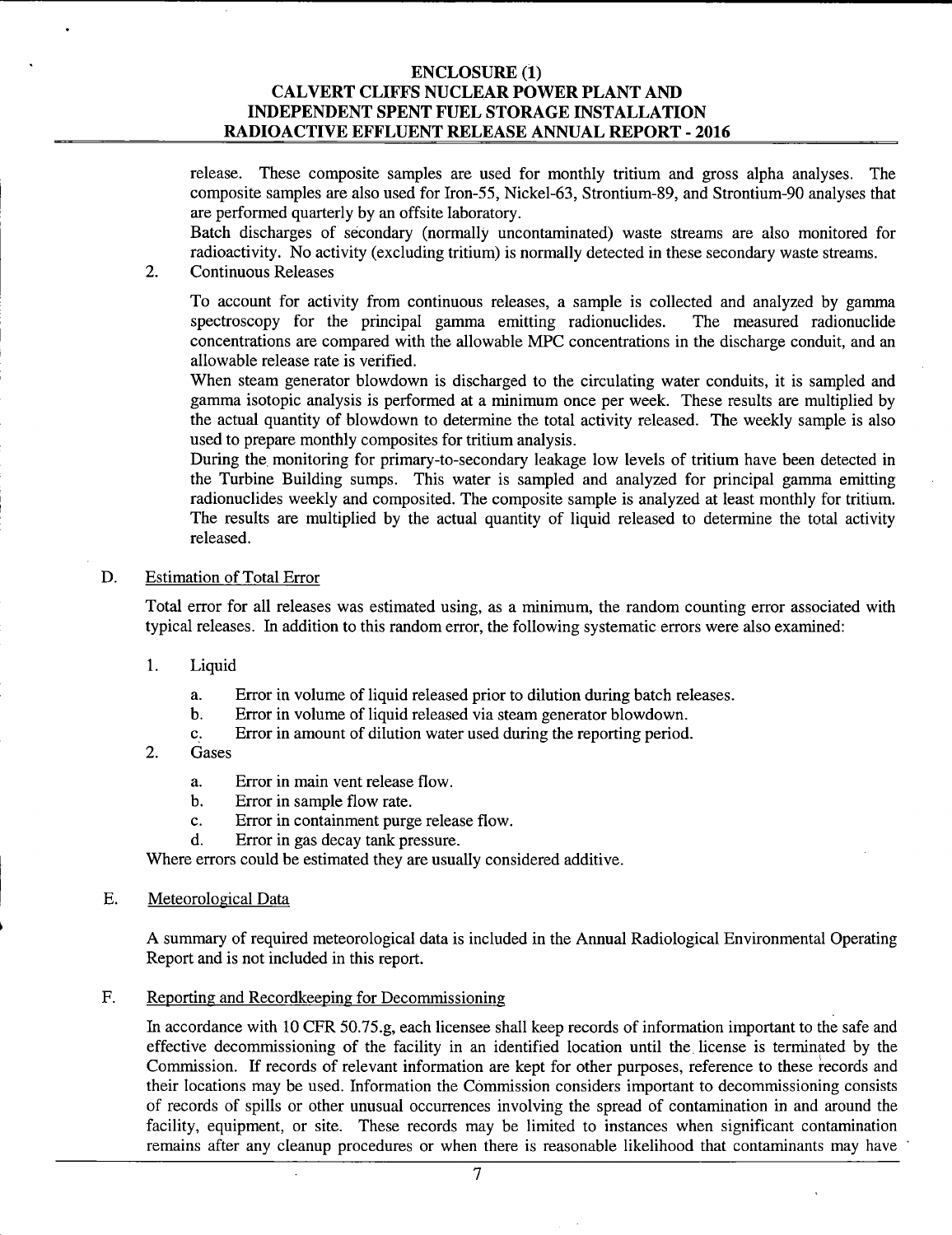spread to inaccessible areas as in the case of possible seepage into porous materials such as concrete. These records must include any known information on identification of involved nuclides, quantities, forms, and concentrations.

To assist in the decommissioning, and to provide early and advance detection of any unmonitored releases of radioactive material from the site, groundwater is routinely sampled. These groundwater samples are analyzed for gamma and tritium activity. Sample size and/or count times are adjusted to achieve analytical sensitivities lower than the environmental LLDs for gamma emitters (listed in ODCM Table 4.12-1). The established LLD limit for tritium is 200 pCi/l. The 2016 analysis results for tritium and gamma are listed in the Annual Radiological Environmental Operating Report and are not included in this report.

# **VI. ERRATA**

- I. Corrections to the 2014 ARERR
	- a. Appendix B includes a correction to page 6 of the 2014 ARERR to address the adoption of the Exelon Process Control Program procedure, RW-AA-100, Revision 10. This procedure was adopted in August of 2014, but was not reported in the 2014 ARERR. This issue was documented in the CCNPP's CAP through AR 02701092.
- II. Corrections to the 2015 ARERR
	- a. Appendix C includes a correction to page 5 of the 2015 ARERR to address the adoption of the Exelon Process Control Program procedure, RW-AA-100, Revision 11. This procedure was adopted in August of 2015, but was not reported in the 2015 ARERR. This issue was documented in the CCNPP's CAP through AR 02701092.
	- b. Appendix D includes a correction to page 6 of the 2015 ARERR to address a typographical error. The 2015 ARERR incorrectly referred to "2-RE-4014" as being an equivalent monitor to "l-RE-4095". The description should refer to "1-RE-4014" being an equivalent monitor to "1- RE-4095". This issue was documented in the CCNPP's CAP through AR 03970918.
- III. 2008-2015 Radioiodines, Tritium, and Particulates in Gaseous Effluents
	- a. Appendix E provides a discussion of radioiodione, tritium, and particulate effluents from the main vent during the years 2008 to 2016. Preventative maintenance tasks (PMs) were canceled for the Main Vent Sample Skids l/2-RE-5320A and 1/2-RE-5320B. The PMs included tasks for the calibration of mass flow controllers. The issue was documented in CCNPP's CAP through AR 02699917. Upon discovery of the issue in August 2016, the flow controllers were recalibrated. 2 of the 8 flow controllers were found to have flow rates which had drifted in a non-conservative direction. The issue was documented in CCNPP's CAP through AR 02701972 and AR 02701973.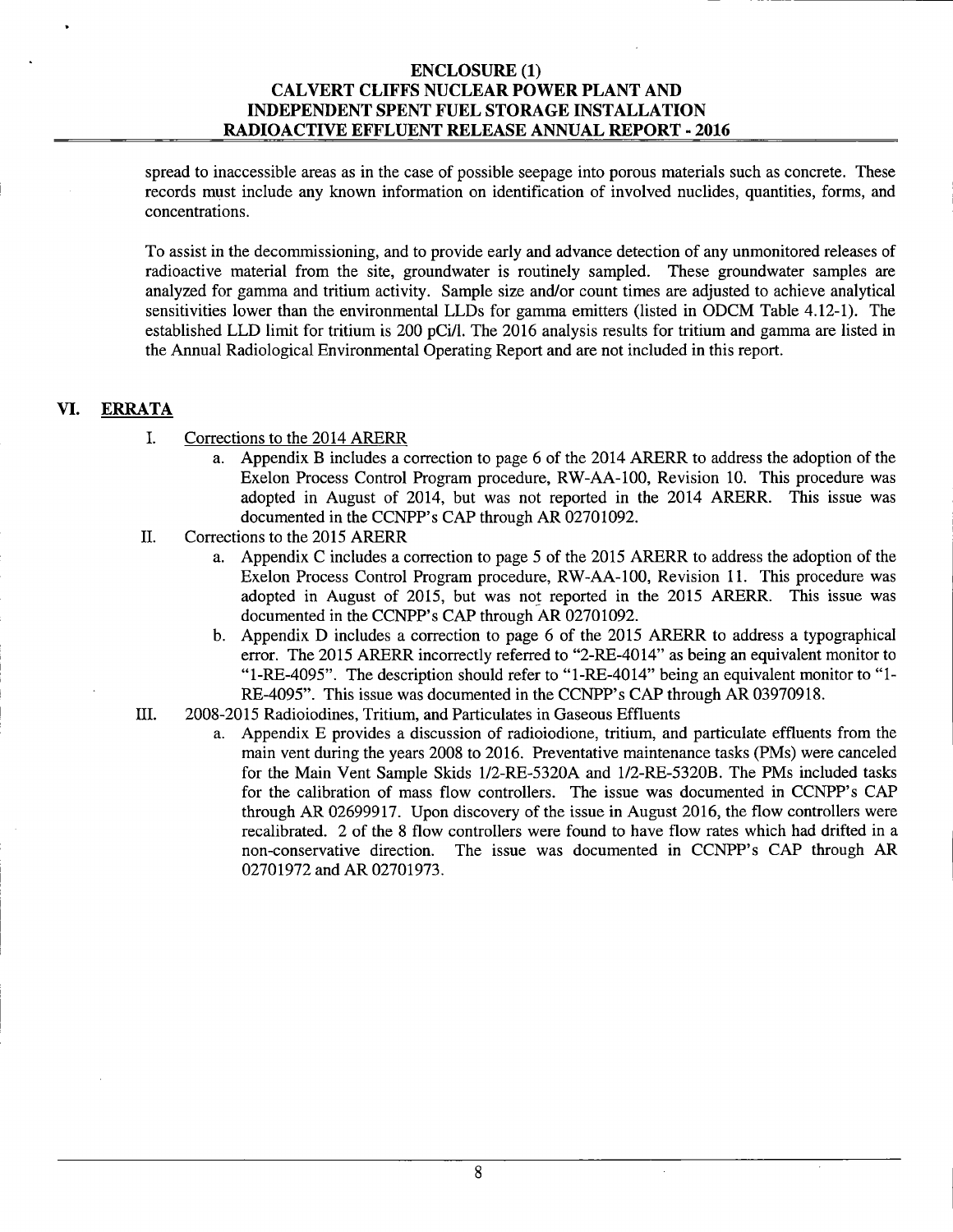# **VII. BATCH RELEASES**

**A Liquid** (1)

|    |                                                                                                                    |                |                | 2016           |                |
|----|--------------------------------------------------------------------------------------------------------------------|----------------|----------------|----------------|----------------|
|    | Liquid $(1)$                                                                                                       | 1ST            | 2ND            | 3RD            | 4TH            |
|    |                                                                                                                    | <b>QUARTER</b> | <b>QUARTER</b> | <b>QUARTER</b> | <b>QUARTER</b> |
| 1. | Number<br>of<br>batch<br>releases                                                                                  | 15             | 6              | 8              | 12             |
| 2. | Total time period for<br>batch releases (min)                                                                      | 8.75E+03       | 3.58E+03       | $4.78E + 03$   | $6.02E + 03$   |
| 3. | Maximum time period<br>for a batch release<br>(min)                                                                | $7.42E + 02$   | $6.40E + 02$   | $7.27E + 02$   | $6.33E+02$     |
| 4. | Average time period<br>for batch release (min)                                                                     | 5.84E+02       | 5.97E+02       | $5.98E+02$     | $5.02E + 02$   |
| 5. | Minimum time period<br>for a batch release<br>(min)                                                                | 3.58E+02       | 5.47E+02       | 4.20E+02       | 4.60E+01       |
| 6. | Average stream flow<br>during periods<br>of<br>effluent into a flowing<br>stream (liters/min of<br>dilution water) | $4.64E + 06$   | $4.64E + 06$   | $4.64E + 06$   | 4.64E+06       |

**(1)** This table excludes batch releases from the Waste Neutralizing Tanks. While releases from these sources are sampled, documented, permitted, and accounted for in the Dose Assessment Tables, Table 2A, and 2B of this report, they are not significant contributors to radioactive effluent and are therefore not included in this table.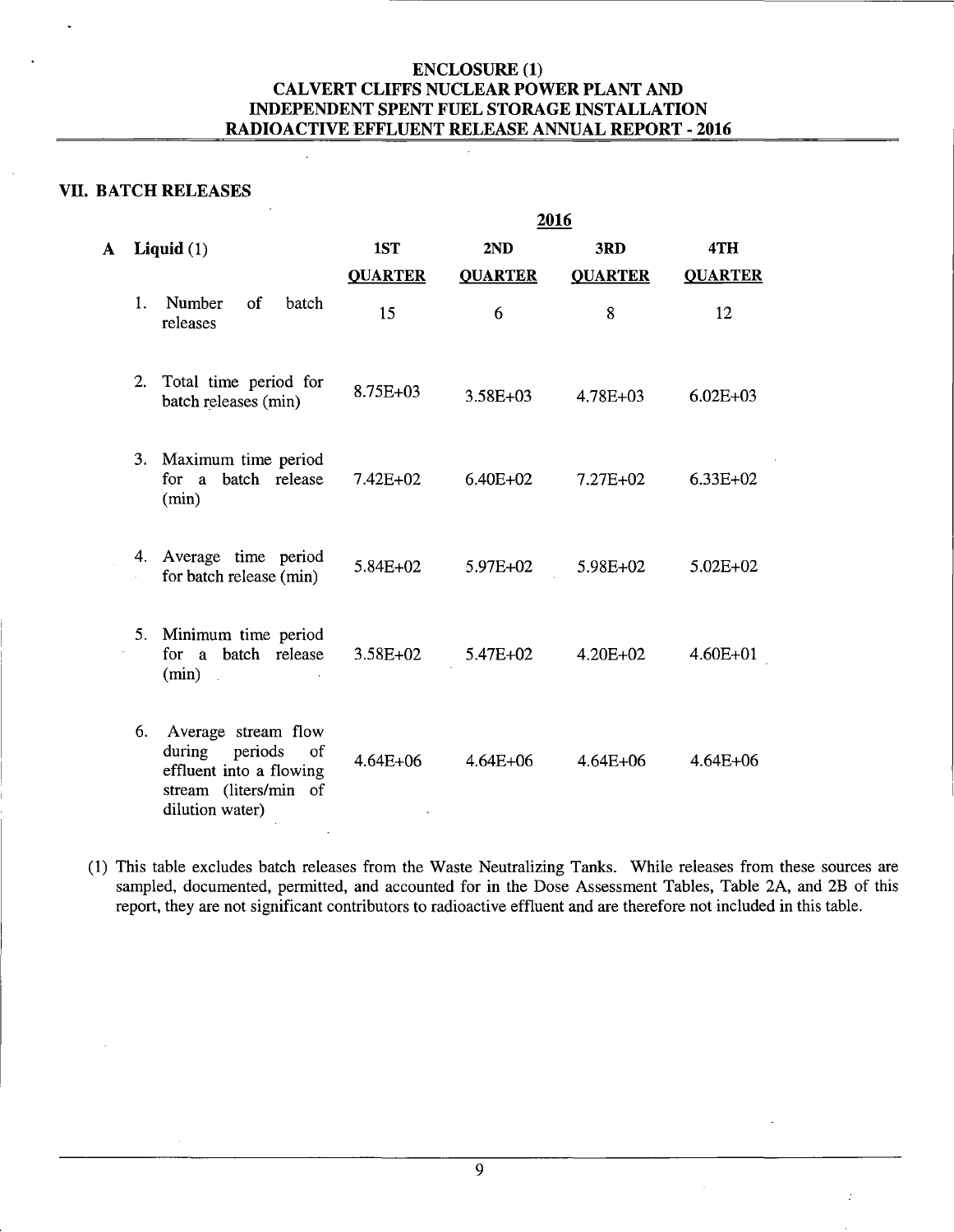# B. Gaseous

|                                                      | 1ST<br><b>QUARTER</b> | 2ND<br><b>OUARTER</b> | 3RD<br><b>QUARTER</b> | 4TH<br><b>OUARTER</b> |
|------------------------------------------------------|-----------------------|-----------------------|-----------------------|-----------------------|
| 1. Number of batch releases                          | 20                    | 29                    | 23                    | 19                    |
| 2. Total time period for batch<br>releases (min)     | $6.96E + 03$          | 1.01E+04              | $8.94E + 03$          | 7.78E+03              |
| 3. Maximum time period for a<br>batch release (min)  | $6.44E + 02$          | $6.90E + 02$          | 8.40E+02              | 5.70E+02              |
| time period for<br>4. Average<br>batch release (min) | $3.48E + 02$          | 3.48E+02              | 3.89E+02              | $4.09E + 02$          |
| 5. Minimum time period for a<br>batch release (min)  | 7.00E+00              | $3.00E + 00$          | $6.00E + 01$          | $2.25E + 02$          |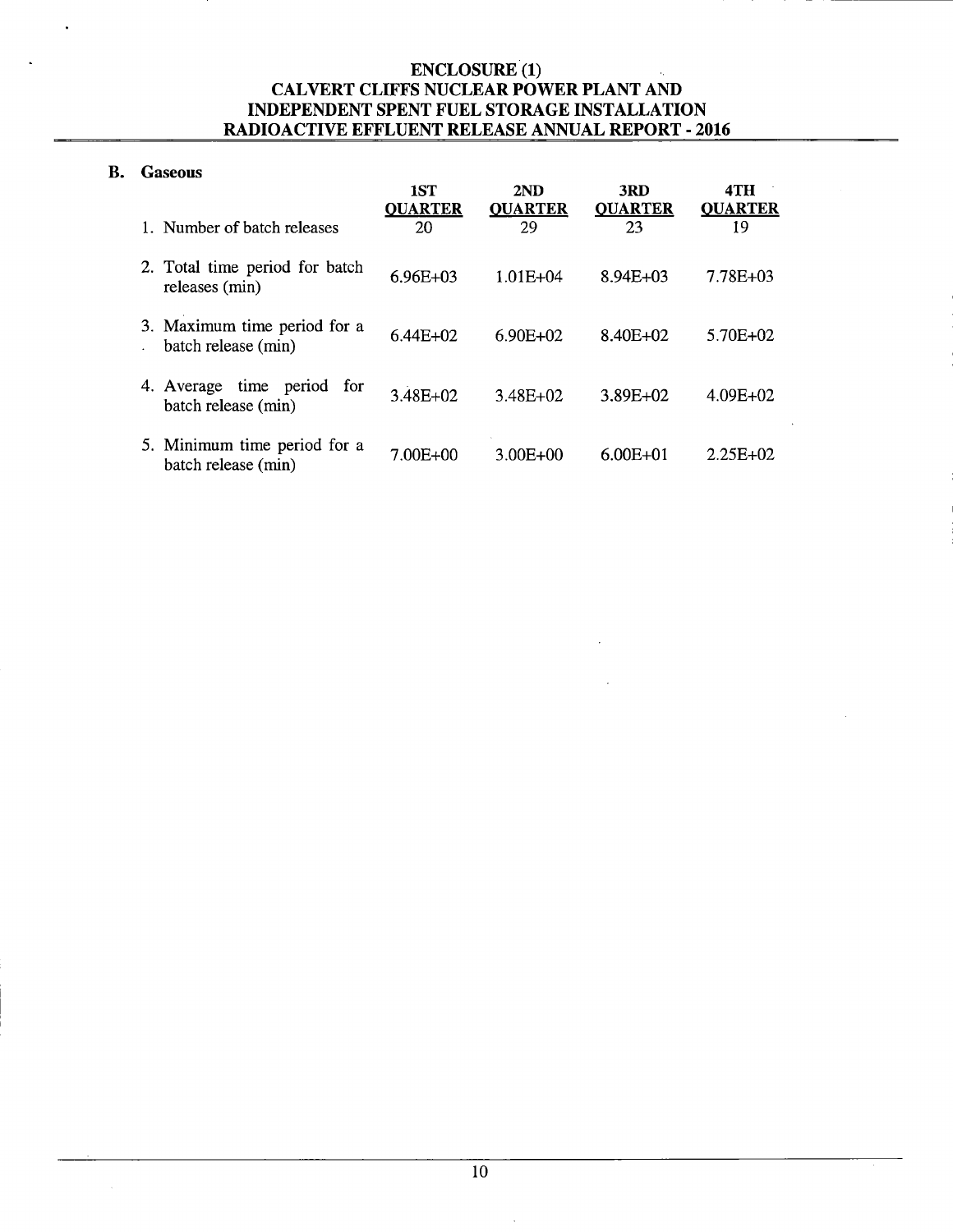# VIII. ABNORMAL RELEASES

|    |                                              |                       |                       | 2016                  |                       |
|----|----------------------------------------------|-----------------------|-----------------------|-----------------------|-----------------------|
|    |                                              | 1ST<br><b>QUARTER</b> | 2ND<br><b>QUARTER</b> | 3RD<br><b>QUARTER</b> | 4TH<br><b>QUARTER</b> |
| A. | Liquid                                       |                       |                       |                       |                       |
|    | 1. Number of releases                        | $-0-$                 | $-0-$                 | $-0-$                 | $-0-$                 |
|    | activity<br>released<br>2. Total<br>(Curies) | $-0-$                 | $-0-$                 | $-0-$                 | $-0-$                 |
| В. | <b>Gaseous</b>                               |                       |                       |                       |                       |
|    | 1. Number of releases                        | $-0-$                 | $-0-$                 | 3                     | $-0-$                 |
|    | activity<br>releases<br>2. Total<br>(Curies) | $-0-$                 | $-0-$                 | 6.69E-01              | - 0 -                 |

There were three abnormal releases in 2016. These releases were unplanned radiogas releases that resulted from incipient failures in spent fuel located in the spent fuel pool. Two events occurred while moving fuel assemblies with known leaks. The probable cause of the release during fuel movement was physical agitation and changes in hydrostatic pressure. These occurred on July 27th and August 4th. The third event occurred during a dry cask vacuum procedure on August 17th. All releases were via the monitored plant main vent.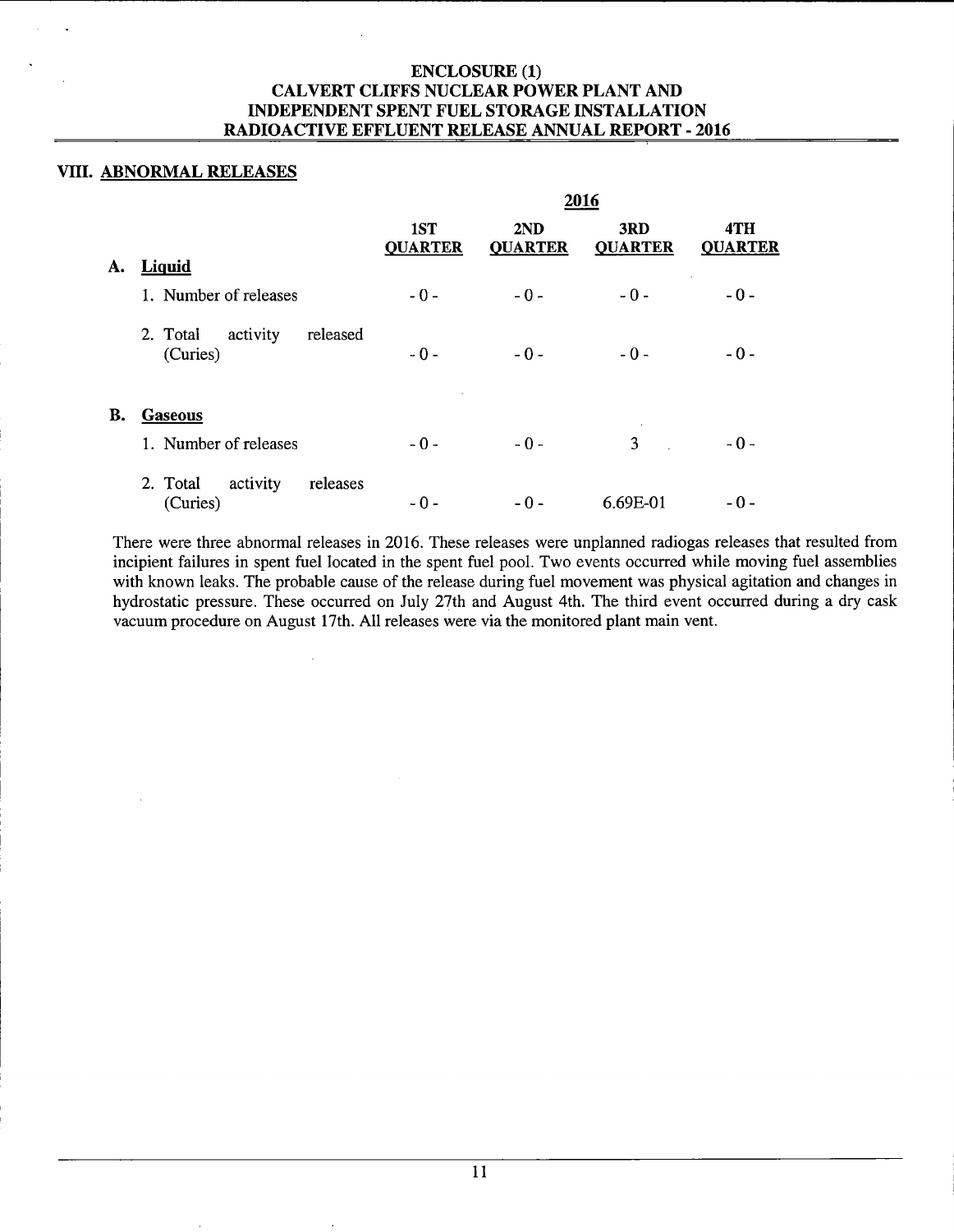|    | <b>TABLE 1A - REG GUIDE 1.21</b> |                                                      |                |                |                |                |                                  |                   |  |  |  |  |
|----|----------------------------------|------------------------------------------------------|----------------|----------------|----------------|----------------|----------------------------------|-------------------|--|--|--|--|
|    |                                  | <b>GASEOUS EFFLUENTS - SUMMATION OF ALL RELEASES</b> |                |                |                |                |                                  |                   |  |  |  |  |
|    |                                  |                                                      |                | 1ST            | 2ND            | 3RD            | 4TH                              | <b>EST. TOTAL</b> |  |  |  |  |
|    |                                  |                                                      | <b>UNITS</b>   | <b>QUARTER</b> | <b>QUARTER</b> | <b>QUARTER</b> | <b>QUARTER</b>                   | ERROR, %          |  |  |  |  |
| A. |                                  | <b>FISSION AND ACTIVATION GASES</b>                  |                |                |                |                |                                  |                   |  |  |  |  |
|    |                                  | <b>Total Release</b>                                 | Ci             | $2.22E + 00$   | 1.24E-01       | 7.04E-01       | 3.26E-02                         | $±1.20E+01$       |  |  |  |  |
|    | 2.                               | Average release rate for period                      | µCi/sec        | 2.81E-01       | 1.57E-02       | 8.93E-02       | 4.14E-03                         |                   |  |  |  |  |
|    | 3.                               | Percent of ODCM limit (1)                            | $\%$           | (1)            | (1)            | (1)            | (1)                              |                   |  |  |  |  |
|    | 4.                               | Percent of ODCM limit (2)                            | $\%$           | (2)            | (2)            | (2)            | (2)                              |                   |  |  |  |  |
| В. |                                  | <b>IODINES</b>                                       |                |                |                |                |                                  |                   |  |  |  |  |
|    |                                  | Total Iodine - 131                                   | Ci             | 1.43E-04       | CLLD           | $<$ LLD        | $\textensuremath{\mathsf{CLLD}}$ | $±6.50E+00$       |  |  |  |  |
|    | 2.                               | Average release rate for period                      | µCi/sec        | 1.81E-05       | CLLD           | $<$ LLD        | $<$ LLD                          |                   |  |  |  |  |
|    | 3.                               | Percent of ODCM limit                                | $\%$           | (3)            | (3)            | (3)            | (3)                              |                   |  |  |  |  |
| C. |                                  | <b>PARTICULATES</b>                                  |                |                |                |                |                                  |                   |  |  |  |  |
|    | 1.                               | Particulates with half lives greater than            |                |                |                |                |                                  |                   |  |  |  |  |
|    |                                  | 8 days                                               | C <sub>i</sub> | $\triangle$ LD | $<$ LLD        | CLLD           | $<$ LLD                          | $±1.20E+01$       |  |  |  |  |
|    | 2.                               | Average release rate for period                      | µCi/sec        | $<$ LLD        | CLLD           | $<$ LLD        | $<$ LLD                          |                   |  |  |  |  |
|    | 3.                               | Percent of ODCM limit                                | $\%$           | (3)            | (3)            | (3)            | (3)                              |                   |  |  |  |  |
| D. |                                  | <b>TRITIUM</b>                                       |                |                |                |                |                                  |                   |  |  |  |  |
|    | 1.                               | <b>Total Release</b>                                 | Ci             | $1.42E + 00$   | $2.51E+00$     | 2.19E+00       | 2.28E+00                         | $±1.32E+01$       |  |  |  |  |
|    | 2.                               | Average release rate for period                      | $\mu$ Ci/sec   | 1.79E-01       | 3.18E-01       | 2.78E-01       | 2.89E-01                         |                   |  |  |  |  |
| Е. |                                  | <b>GROSS ALPHA</b>                                   |                |                |                |                |                                  |                   |  |  |  |  |
|    |                                  | <b>Total Release</b>                                 | Ci             | 6.35E-07       | CLLD           | $\triangle$ LD | 2.87E-07                         | $±2.50E+01$       |  |  |  |  |
|    | 2.                               | Average release rate for period                      | µCi/sec        | 8.05E-08       | CLLD           | CLLD           | 3.64E-08                         |                   |  |  |  |  |
| F. |                                  | Carbon-14                                            |                |                |                |                |                                  |                   |  |  |  |  |
|    | 1.                               | <b>Total Release</b>                                 | Ci             | 4.39E+00       | $5.16E+00$     | 5.26E+00       | 5.22E+00                         | N/A               |  |  |  |  |
|    | 2.                               | Average release rate for period                      | uCi/sec        | 5.58E-01       | 6.56E-01       | 6.62E-01       | 6.57E-01                         |                   |  |  |  |  |

# NOTES TO TABLE 1A

(1) Percent of quarterly gamma-air dose limit (10 mRad) can be found in Section IIl.A.2

(2) Percent of quarterly beta-air dose limit (20 mRad) can be found in Section IIl.A.2

(3) Iodine, Tritium, Carbon-14, and Particulates are treated as a group. % limit can be found in Section IIl.A.2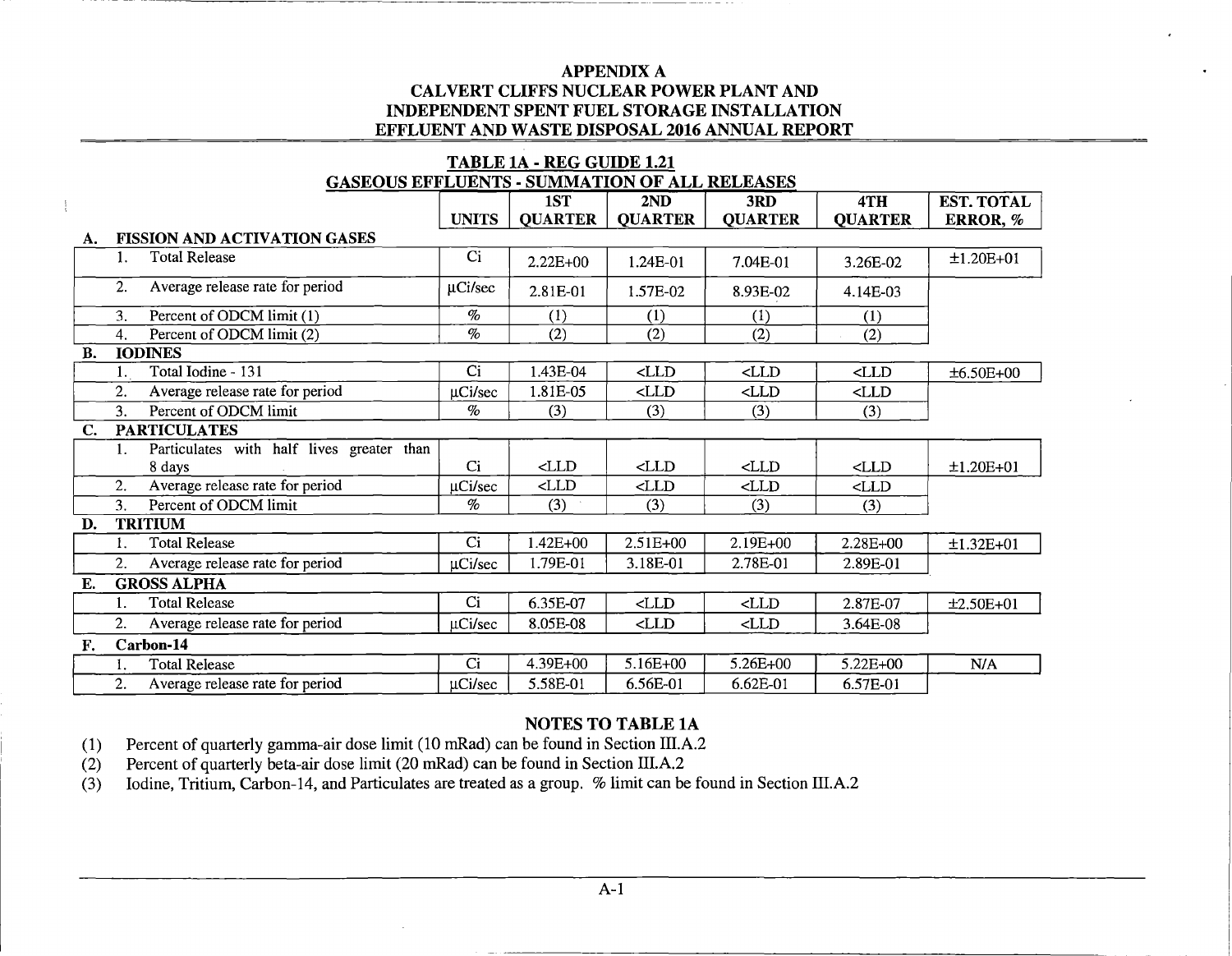|    |                                     |                          |                          |                          | TABLE 1B - REG GUIDE 1.21                        |                                                                                                                                                                                                                                                            |                          |                                                                          |                                  |                           |
|----|-------------------------------------|--------------------------|--------------------------|--------------------------|--------------------------------------------------|------------------------------------------------------------------------------------------------------------------------------------------------------------------------------------------------------------------------------------------------------------|--------------------------|--------------------------------------------------------------------------|----------------------------------|---------------------------|
|    |                                     |                          |                          |                          | <b>GASEOUS EFFLUENTS - GROUND LEVEL RELEASES</b> |                                                                                                                                                                                                                                                            |                          |                                                                          |                                  |                           |
|    |                                     |                          |                          |                          | <b>CONTINUOUS MODE</b>                           |                                                                                                                                                                                                                                                            |                          |                                                                          | <b>BATCH MODE</b>                |                           |
|    |                                     |                          | 1ST                      | 2ND                      | 3RD                                              | 4TH                                                                                                                                                                                                                                                        | 1ST                      | 2ND                                                                      | 3RD                              | 4TH                       |
|    |                                     | <b>UNITS</b>             | <b>QUARTER</b>           | <b>QUARTER</b>           | <b>QUARTER</b>                                   | <b>QUARTER</b>                                                                                                                                                                                                                                             | <b>QUARTER</b>           | <b>QUARTER</b>                                                           | <b>QUARTER</b>                   | <b>QUARTER</b>            |
| 1. | <b>FISSION AND ACTIVATION GASES</b> |                          |                          |                          |                                                  |                                                                                                                                                                                                                                                            |                          |                                                                          |                                  |                           |
|    | Argon-41                            | $\overline{ci}$          | LLD                      | $<$ LLD                  | $\n  LLD\n$                                      | LLD                                                                                                                                                                                                                                                        | $2.20E-02$               | 3.52E-02                                                                 | 3.14E-02                         | 3.09E-02                  |
|    | Krypton-85                          | $\overline{C}$           | $\overline{\text{CLD}}$  | CLLD                     | CLLD                                             | $\overline{\text{CLD}}$                                                                                                                                                                                                                                    | 1.06E-01                 | CLLD                                                                     | $6.69E - 01$                     | LLD                       |
|    | Krypton-85m                         | $\overline{Ci}$          | $\overline{\text{CLLD}}$ | CLLD                     | $<$ LLD                                          | CLLD                                                                                                                                                                                                                                                       | $\overline{\text{CLD}}$  | CLLD                                                                     | $<$ LLD                          | $\overline{LLD}$          |
|    | Krypton-87                          | $\overline{C}$           | $\overline{\text{CLD}}$  | CLLD                     | CLID                                             | CLLD                                                                                                                                                                                                                                                       | 3.35E-05                 | $\overline{\text{CLLD}}$                                                 | $\overline{\text{CLD}}$          | $\overline{\text{CLLD}}$  |
|    | Krypton-88                          | $\overline{C}$           | $\n  LLD\n$              | CLLD                     | $\overline{\text{CLD}}$                          | CLLD                                                                                                                                                                                                                                                       | CLLD                     | CLLD                                                                     | CLLD                             | $\overline{CLID}$         |
|    | Xenon-131m                          | $\overline{Ci}$          | $\overline{\text{CLLD}}$ | CLLD                     | CLLD                                             | CLLD                                                                                                                                                                                                                                                       | CLLD                     | $<$ LLD                                                                  | $\overline{\text{CLD}}$          | $\overline{CLID}$         |
|    | $Xenon-133$                         | $\overline{C}$ i         | $.27E + 00$              | $\overline{\text{CLD}}$  | CLLD                                             | CLLD                                                                                                                                                                                                                                                       | 1.47E-01                 | 1.95E-03                                                                 | 3.41E-03                         | $1.69E-03$                |
|    | $Xenon-133m$                        | $\overline{Ci}$          | $\triangle$ LD           | $\n  <$ LLD              | CLLD                                             | $\overline{\text{CLD}}$                                                                                                                                                                                                                                    | $\overline{\text{CLLD}}$ | <lld< td=""><td>CLLD</td><td><math>&lt;</math>LLD</td></lld<>            | CLLD                             | $<$ LLD                   |
|    | $Xenon-135$                         | $\overline{ci}$          | $6.73E-01$               | $8.65E-02$               | $\overline{\text{CLD}}$                          | $\n  LLD\n$                                                                                                                                                                                                                                                | 3.13E-04                 | $<$ LLD                                                                  | $1.04E-05$                       | $\overline{CLID}$         |
|    | $Xenon-135m$                        | $\overline{C}$           | LLD                      | $\overline{\text{CLD}}$  | $\overline{\text{CLLD}}$                         | CLLD                                                                                                                                                                                                                                                       | $\n  <$ LLD              | CLLD                                                                     | $\overline{\text{CLD}}$          | $\overline{\text{CLID}}$  |
|    | $Xenon-138$                         | $\overline{C}$           | $\overline{\text{CLD}}$  | $-LLD$                   | CLLD                                             | $\overline{\text{CLLD}}$                                                                                                                                                                                                                                   | $\overline{\text{CLD}}$  | $\overline{\text{CLLD}}$                                                 | $\overline{\text{CLD}}$          | $\overline{\text{CLD}}$   |
|    | <b>Total for Period</b>             | $\overline{C_1}$         | $-1.94E + 00.$           | 8.65E-02                 | $\times$ LLD                                     | $\overline{\text{CLED}}$                                                                                                                                                                                                                                   | 2.76E-01                 | 3.72E-02                                                                 | $.7.04E-01$                      | 3.26E-02                  |
| 2. | <b>IODINES</b>                      |                          |                          |                          |                                                  |                                                                                                                                                                                                                                                            |                          |                                                                          |                                  |                           |
|    | $\overline{\text{Iodine-131}}$      | Ci                       | $1.43E - 04$             | $\overline{\text{CLLD}}$ | $\overline{\text{CLD}}$                          | $\overline{\text{CLD}}$                                                                                                                                                                                                                                    | $\overline{(1)}$         | (1)                                                                      | $\overline{(1)}$                 | (1)                       |
|    | Iodine-132                          | $\overline{Ci}$          | $\overline{\text{CLD}}$  | $\overline{\text{CLD}}$  | $\overline{\text{CLD}}$                          | $\overline{\text{CLD}}$                                                                                                                                                                                                                                    | $\overline{(1)}$         | (1)                                                                      | $\overline{(1)}$                 | $\overline{(1)}$          |
|    | Iodine- $133$                       | $\overline{C}$           | $2.20E-05$               | $<$ LLD                  | $2.96E-05$                                       | CLLD                                                                                                                                                                                                                                                       | $\overline{(1)}$         | (1)                                                                      | (1)                              | $\overline{(1)}$          |
|    | Iodine- $135$                       | $\overline{Ci}$          | $\overline{\text{CLD}}$  | $\overline{\text{CLD}}$  | LLD                                              | $\overline{\text{CLD}}$                                                                                                                                                                                                                                    | $\overline{(1)}$         | $\overline{(1)}$                                                         | $\overline{(1)}$                 | $\overline{(1)}$          |
|    | <b>Total for Period</b><br>्र हो।   | $\overline{\mathrm{Ci}}$ | $1.65E-04$               | $\overline{\text{CLD}}$  | 2.96E-05                                         | <lld< td=""><td>(1)</td><td>(1)<br/><math display="inline">\frac{1}{\lambda} \sum_{k=1}^{\lambda} \frac{d\mu}{k} \hat{a}_k</math></td><td><math>\sqrt{1}</math><br/><math>\frac{1}{\omega}</math></td><td><math>\overline{(\mathbf{1})}</math></td></lld<> | (1)                      | (1)<br>$\frac{1}{\lambda} \sum_{k=1}^{\lambda} \frac{d\mu}{k} \hat{a}_k$ | $\sqrt{1}$<br>$\frac{1}{\omega}$ | $\overline{(\mathbf{1})}$ |
| 3. | PARTICULATES (half life > 8 days)   |                          |                          |                          |                                                  |                                                                                                                                                                                                                                                            |                          |                                                                          |                                  |                           |
|    | Manganese-54                        | $\overline{Ci}$          | LLD                      | CLID                     | CLLD                                             | CLLD                                                                                                                                                                                                                                                       | (1)                      | (1)                                                                      | (1)                              | (1)                       |
|    | $Iron-55$                           | $\overline{Ci}$          | $\overline{\text{CLLD}}$ | $<$ LLD                  | $\overline{\text{CLLD}}$                         | $\overline{\text{CLD}}$                                                                                                                                                                                                                                    | $\overline{(1)}$         | (1)                                                                      | $\overline{(1)}$                 | $\overline{1}$            |
|    | $\overline{\text{Iron-59}}$         | $\overline{Ci}$          | LLD                      | CLD                      | $\overline{\text{CLD}}$                          | CLD                                                                                                                                                                                                                                                        | $\overline{(1)}$         | $\overline{(1)}$                                                         | $\overline{(1)}$                 | $\overline{(1)}$          |
|    | Cobalt-58                           | $\overline{C_i}$         | $<$ LLD                  | $<$ LLD                  | $\overline{\text{CLLD}}$                         | $\overline{\text{CLLD}}$                                                                                                                                                                                                                                   | $\overline{(1)}$         | $\overline{(1)}$                                                         | $\overline{(1)}$                 | $\overline{(1)}$          |
|    | Cobalt-60                           | $\overline{C}$ i         | $<$ LL $\overline{D}$    | $<$ LLD                  | CLLD                                             | $<$ LLD                                                                                                                                                                                                                                                    | (1)                      | (1)                                                                      | $\overline{(1)}$                 | $\overline{(1)}$          |
|    | $Zinc-65$                           | $\overline{ci}$          | $\overline{LLD}$         | CLLD                     | $\overline{\text{CLD}}$                          | $\overline{\text{CLD}}$                                                                                                                                                                                                                                    | $\overline{(1)}$         | $\overline{(1)}$                                                         | $\overline{(1)}$                 | $\overline{(1)}$          |
|    | Strontium-89                        | $\overline{C}$ i         | $\overline{\text{CLD}}$  | $\overline{\text{CLD}}$  | $\overline{\text{CLD}}$                          | $\overline{\text{CLD}}$                                                                                                                                                                                                                                    | $\overline{(1)}$         | $\overline{(1)}$                                                         | $\overline{(1)}$                 | $\overline{(1)}$          |
|    | Strontium-90                        | $\overline{Ci}$          | $\overline{\text{CLD}}$  | $\overline{LLD}$         | CLLD                                             | CLD                                                                                                                                                                                                                                                        | $\overline{(1)}$         | $\overline{(1)}$                                                         | $\overline{(1)}$                 | $\overline{(1)}$          |
|    | Molybdenum-99                       | $\overline{ci}$          | $\overline{\text{CLD}}$  | $\overline{\text{CLLD}}$ | $\overline{\text{dLD}}$                          | $\overline{\text{CLD}}$                                                                                                                                                                                                                                    | $\overline{(1)}$         | $\overline{(1)}$                                                         | $\overline{(1)}$                 | $\overline{(1)}$          |
|    | Cesium-134                          | $\overline{ci}$          | $\overline{\text{CLLD}}$ | $\overline{CLLD}$        | $\n  <$ LLD                                      | $\overline{\text{CLD}}$                                                                                                                                                                                                                                    | (1)                      | $\overline{(1)}$                                                         | $\overline{(1)}$                 | $\overline{(1)}$          |
|    | $Cesium-137$                        | $\overline{ci}$          | $\textrm{CLD}$           | $\overline{CLD}$         | $\n  $                                           | CLLD                                                                                                                                                                                                                                                       | $\overline{(1)}$         | $\overline{(1)}$                                                         | $\overline{(1)}$                 | $\overline{(1)}$          |
|    | Cerium-141                          | $\overline{C}$ i         | $\overline{LLD}$         | $\overline{\text{CLD}}$  | $\overline{\text{CLD}}$                          | $\overline{\text{CLD}}$                                                                                                                                                                                                                                    | $\overline{(1)}$         | $\overline{(1)}$                                                         | $\overline{(1)}$                 | $\overline{(1)}$          |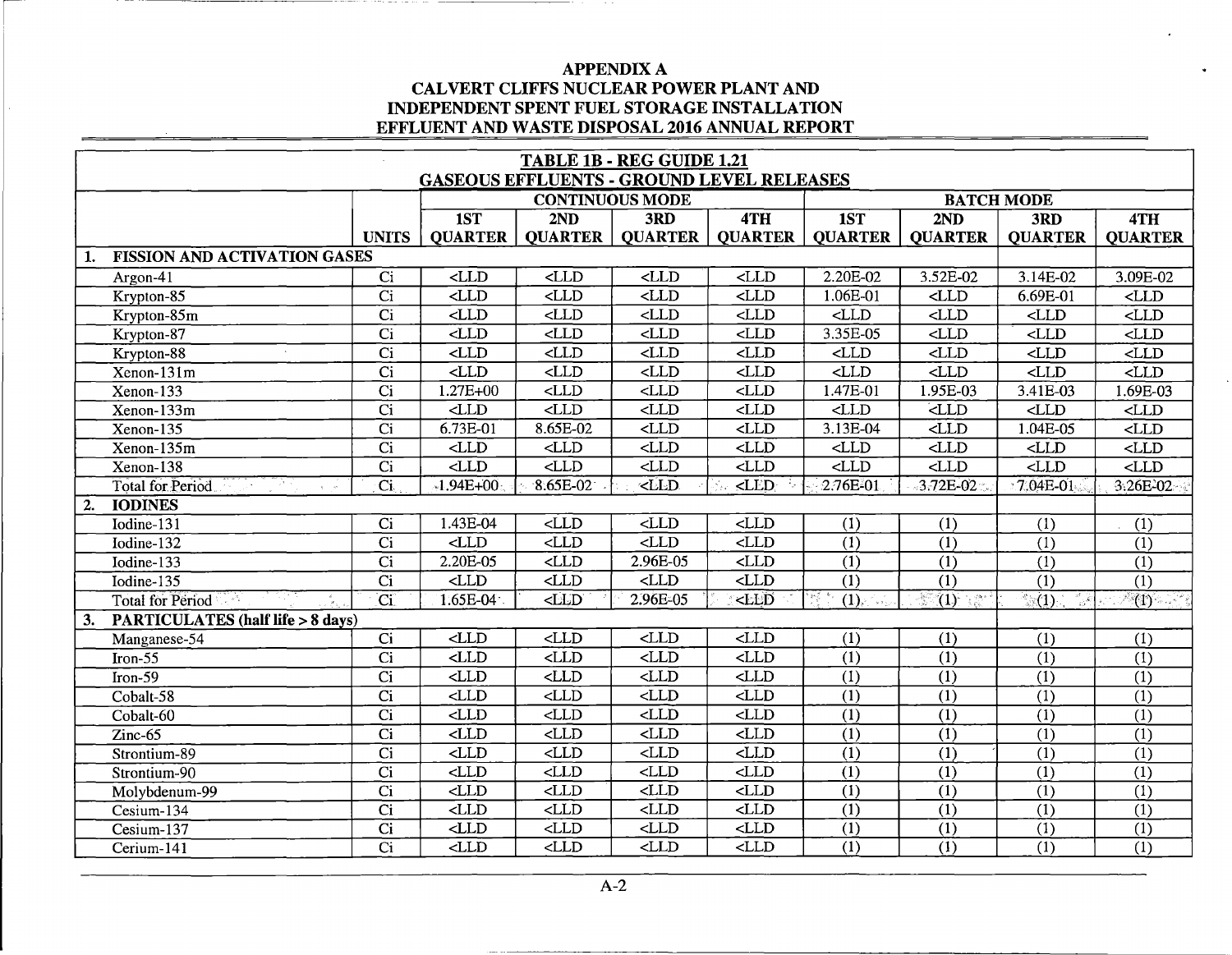| TABLE 1B - REG GUIDE 1.21<br><b>GASEOUS EFFLUENTS - GROUND LEVEL RELEASES</b> |              |                       |                                                                                                                                                                                                                                                                                                                                                                                                   |                        |                       |                                                                                                                                                                            |                       |                       |                       |  |
|-------------------------------------------------------------------------------|--------------|-----------------------|---------------------------------------------------------------------------------------------------------------------------------------------------------------------------------------------------------------------------------------------------------------------------------------------------------------------------------------------------------------------------------------------------|------------------------|-----------------------|----------------------------------------------------------------------------------------------------------------------------------------------------------------------------|-----------------------|-----------------------|-----------------------|--|
|                                                                               |              |                       |                                                                                                                                                                                                                                                                                                                                                                                                   | <b>CONTINUOUS MODE</b> |                       |                                                                                                                                                                            |                       | <b>BATCH MODE</b>     |                       |  |
|                                                                               | <b>UNITS</b> | 1ST<br><b>OUARTER</b> | 2ND<br><b>QUARTER</b>                                                                                                                                                                                                                                                                                                                                                                             | 3RD<br><b>OUARTER</b>  | 4TH<br><b>QUARTER</b> | 1ST<br><b>QUARTER</b>                                                                                                                                                      | 2ND<br><b>QUARTER</b> | 3RD<br><b>OUARTER</b> | 4TH<br><b>QUARTER</b> |  |
| Cerium-144                                                                    | Ci           | $\langle$ LLD         | CLLD                                                                                                                                                                                                                                                                                                                                                                                              | $\triangle$ LD         | $\triangle$ LD        | $\left(1\right)$                                                                                                                                                           | (1)                   |                       | $\left( 1\right)$     |  |
| Total for period                                                              | Ci           | <b>EXLLD</b>          | - <lld.< td=""><td><math>&lt;</math>LLD</td><td><math>&lt;</math>LLD</td><td><math display="block">\label{eq:1} \qquad \qquad \longrightarrow \left( \prod_{j=1}^n \overbrace{ \sum_{j=1}^n \sigma_{\alpha_{j}}^{\alpha_{j}} }^{\alpha_{j}} \sigma_{\beta_{j}} \right) \, .</math></td><td><math>(1)</math> <math>\sim</math></td><td><math>(1)</math> <math>\leq</math></td><td>(1)</td></lld.<> | $<$ LLD                | $<$ LLD               | $\label{eq:1} \qquad \qquad \longrightarrow \left( \prod_{j=1}^n \overbrace{ \sum_{j=1}^n \sigma_{\alpha_{j}}^{\alpha_{j}} }^{\alpha_{j}} \sigma_{\beta_{j}} \right) \, .$ | $(1)$ $\sim$          | $(1)$ $\leq$          | (1)                   |  |
| <b>GROSS ALPHA RADIOACTIVITY</b><br>4.                                        |              |                       |                                                                                                                                                                                                                                                                                                                                                                                                   |                        |                       |                                                                                                                                                                            |                       |                       |                       |  |
| Gross Alpha                                                                   | Ci           | 6.35E-07              | $<$ LLD                                                                                                                                                                                                                                                                                                                                                                                           | $<$ LLD                | 2.87E-07              | $<$ LLD                                                                                                                                                                    | $<$ LLD               | CLLD                  | CLLD                  |  |
| <b>TRITIUM</b>                                                                |              |                       |                                                                                                                                                                                                                                                                                                                                                                                                   |                        |                       |                                                                                                                                                                            |                       |                       |                       |  |
| Tritium                                                                       | Ci           | .41E+00               | $2.51E+00$                                                                                                                                                                                                                                                                                                                                                                                        | 2.19E+00               | 2.28E+00              | CLLD                                                                                                                                                                       | 2.55E-04              | $<$ LLD               | CLLD                  |  |
| Carbon- $14^{(2)}$<br>6.                                                      |              |                       |                                                                                                                                                                                                                                                                                                                                                                                                   |                        |                       |                                                                                                                                                                            |                       |                       |                       |  |
| Carbon-14                                                                     | Ci           | 4.39E+00              | $5.16E+00$                                                                                                                                                                                                                                                                                                                                                                                        | $5.26E + 00$           | $5.22E + 00$          | N/A                                                                                                                                                                        | N/A                   | N/A                   | N/A                   |  |

# NOTES TO TABLE lB

(1) Iodines and particulates in batch releases are accounted for with the main vent continuous samplers when the release is made through the plant main vent.

(2) Carbon-14 is estimated using the methodology from EPRI Technical Report 1021106, as described in section 111.A.l.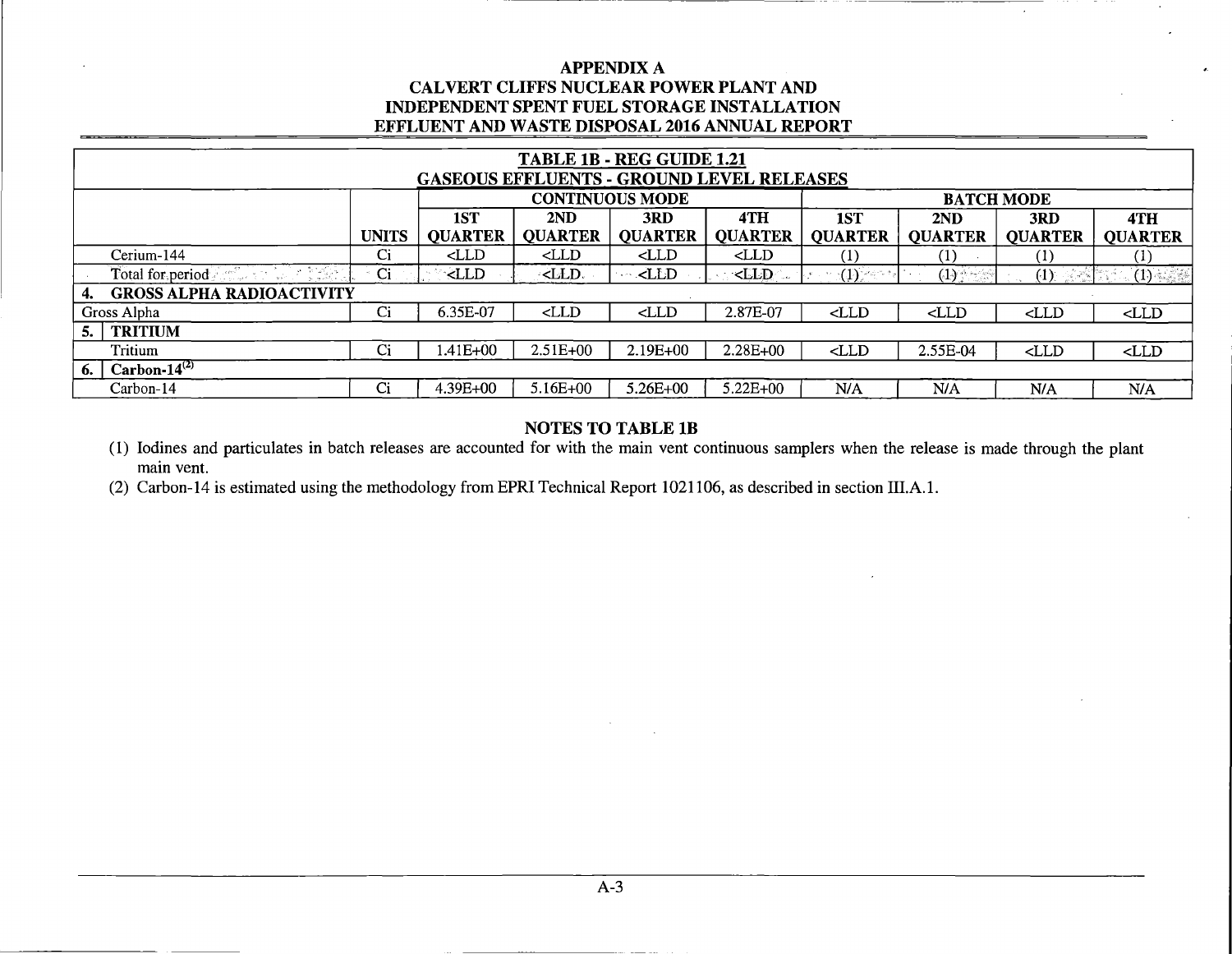|    |    |                                                     |                | <b>TABLE 2A - REG GUIDE 1.21</b> |                                                                                        |                                                            |                  |                   |
|----|----|-----------------------------------------------------|----------------|----------------------------------|----------------------------------------------------------------------------------------|------------------------------------------------------------|------------------|-------------------|
|    |    | <b>LIQUID EFFLUENTS - SUMMATION OF ALL RELEASES</b> |                |                                  |                                                                                        |                                                            |                  |                   |
|    |    |                                                     |                | 1ST                              | 2ND                                                                                    | 3RD                                                        | 4TH              | <b>EST. TOTAL</b> |
|    |    |                                                     | <b>UNITS</b>   | <b>QUARTER</b>                   | <b>OUARTER</b>                                                                         | <b>QUARTER</b>                                             | <b>QUARTER</b>   | ERROR, %          |
| A. |    | <b>FISSION AND ACTIVATION PRODUCTS</b>              |                |                                  |                                                                                        |                                                            |                  |                   |
|    | 1. | Total Release (not including tritium, gases,        |                |                                  |                                                                                        |                                                            |                  |                   |
|    |    | alpha)                                              | Ci             | 7.83E-02                         | 6.73E-04                                                                               | 3.60E-03                                                   | 1.57E-02         | $±1.03E+01$       |
|    | 2. | Average diluted concentration during period         | $\mu$ Ci/ml    | 2.19E-11                         | 1.84E-13                                                                               | 1.10E-12                                                   | 4.26E-12         |                   |
|    | 3. | Percent of ODCM limit (1)                           | $\%$           | (1)                              | (1)                                                                                    | (1)                                                        | $\left(1\right)$ |                   |
|    | 4. | Percent of ODCM limit (2)                           | $\%$           | (2)                              | (2)                                                                                    | (2)                                                        | (2)              |                   |
| B. |    | <b>TRITIUM</b>                                      |                |                                  |                                                                                        |                                                            |                  |                   |
|    |    | <b>Total Release</b>                                | C <sub>i</sub> | $2.83E+02$                       | 1.35E+02                                                                               | $2.20E + 02$                                               | 4.46E+02         | $±1.03E+01$       |
|    | 2. | Average diluted concentration during period         | $\mu$ Ci/ml    | 7.94E-08                         | 3.70E-08                                                                               | 6.68E-08                                                   | 1.21E-07         |                   |
|    | 3. | Percent of applicable limit (3)                     | $\%$           | 2.65E-03                         | .23E-03                                                                                | 2.23E-03                                                   | 4.03E-03         |                   |
| C. |    | DISSOLVED AND ENTRAINED GASES                       |                |                                  |                                                                                        |                                                            |                  |                   |
|    | 1. | <b>Total Release</b>                                | Ci             | 5.71E-03                         | $\triangle$ LD                                                                         | $\mathsf{CLLD}$                                            | 4.49E-04         | $±1.03E+01$       |
|    | 2. | Average diluted concentration during period         | $\mu$ Ci/ml    | 1.60E-12                         | <lld< th=""><th><lld< th=""><th><math>1.22E-13</math></th><th></th></lld<></th></lld<> | <lld< th=""><th><math>1.22E-13</math></th><th></th></lld<> | $1.22E-13$       |                   |
| D. |    | <b>GROSS ALPHA RADIOACTIVITY</b>                    |                |                                  |                                                                                        |                                                            |                  |                   |
|    |    | Total Release                                       | Ci             | CLLD                             | CLLD                                                                                   | CLLD                                                       | $<$ LLD          | N/A               |
| Е. |    | <b>VOLUME OF WASTE RELEASED</b> (prior to dilution) |                |                                  |                                                                                        |                                                            |                  |                   |
|    |    | Volume of waste released                            |                |                                  |                                                                                        |                                                            |                  |                   |
|    |    |                                                     | liters         | 1.26E+08                         | 8.31E+07                                                                               | $8.43E+07$                                                 | 8.34E+07         | $±1.30E+00$       |
| F. |    | <b>VOLUME OF DILUTION WATER USED</b>                |                | $3.57E+12$                       | $3.65E+12$                                                                             | $3.29E+12$                                                 | $3.68E+12$       |                   |
|    |    | <b>DURING PERIOD (4)</b>                            | liters         |                                  |                                                                                        |                                                            |                  | $±1.64E+01$       |

# NOTES TO TABLE 2A

(1) Percent of I.C.3 Quarterly Organ Dose Limit (10 mrem) can be found in Section III.A.2

(2) Percent of I.C.3 Quarterly Whole Body Dose Limit (3 mrem) can be found in Section III.A.2

(3) Limit used is  $3 \times 10^{-3} \mu$ Ci/ml

(4) Includes dilution water used during continuous discharges.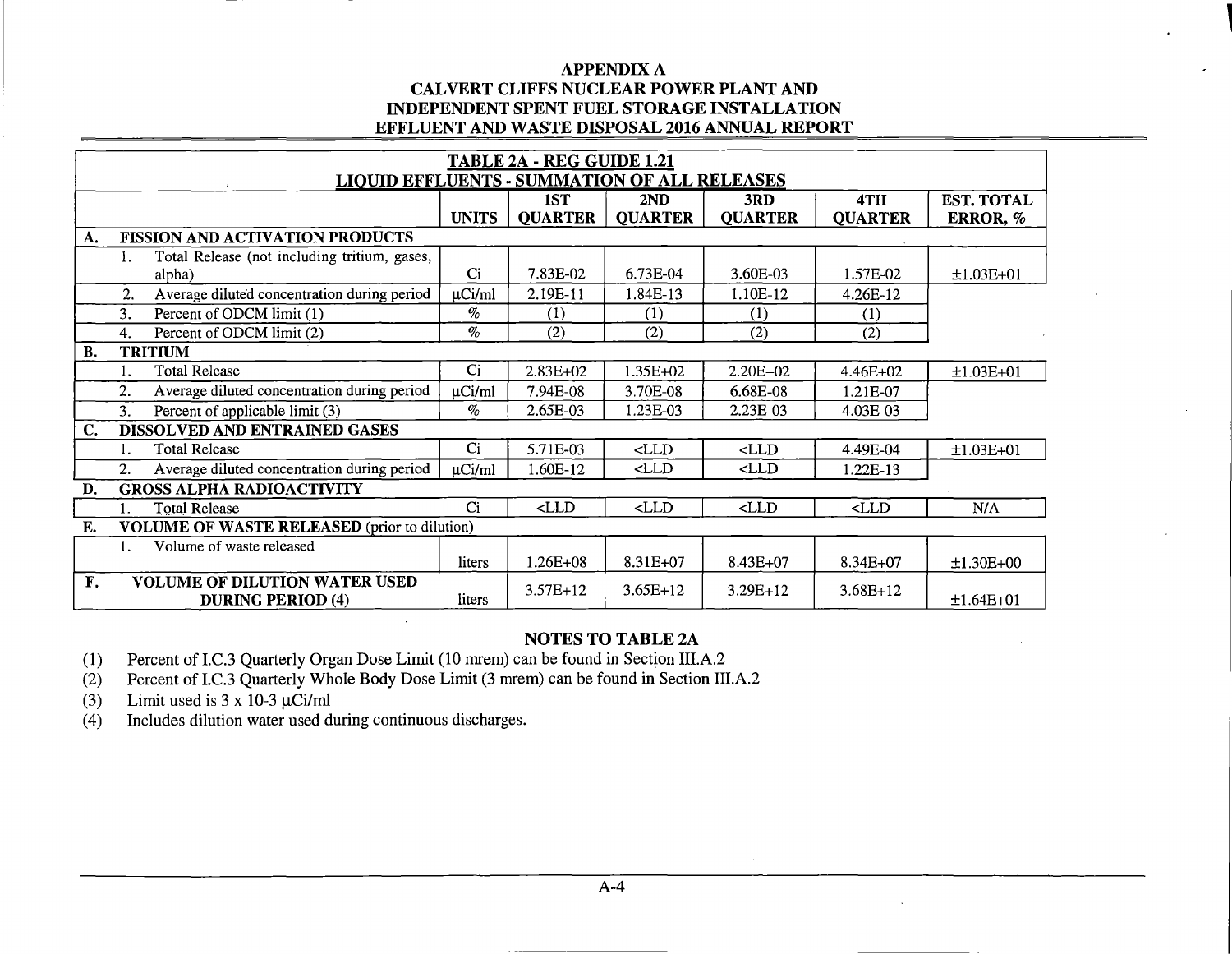|                                 |                  |                          |                                  | TABLE 2B - REG GUIDE 1.21<br><b>LIQUID EFFLUENTS</b> |                         |                          |                                  |                          |                                  |
|---------------------------------|------------------|--------------------------|----------------------------------|------------------------------------------------------|-------------------------|--------------------------|----------------------------------|--------------------------|----------------------------------|
|                                 |                  |                          |                                  | <b>CONTINUOUS MODE</b>                               |                         |                          |                                  | <b>BATCH MODE</b>        |                                  |
|                                 |                  | 1ST                      | 2ND                              | 3RD                                                  | 4TH                     | 1ST                      | 2ND                              | 3RD                      | 4TH                              |
| <b>NUCLIDES RELEASED</b>        | <b>Units</b>     | <b>QUARTER</b>           | <b>QUARTER</b>                   | <b>QUARTER</b>                                       | <b>QUARTER</b>          | <b>QUARTER</b>           | <b>QUARTER</b>                   | <b>QUARTER</b>           | <b>QUARTER</b>                   |
| $\text{Bervllium} - 7$          | Ci               | CLLD                     | $<$ LLD                          | $<$ LLD                                              | CLLD                    | $<$ LLD                  | $\triangle$ LD                   | CLLD                     | $<$ LLD                          |
| Sodium $-24$                    | $\overline{Ci}$  | $\overline{\text{CLD}}$  | $\overline{\text{CLLD}}$         | $<$ LLD                                              | $\overline{\text{CLD}}$ | LLD                      | $<$ LLD                          | CLLD                     | $\overline{\text{CLD}}$          |
| Chromium - 51                   | $\overline{Ci}$  | $\overline{\text{CLLD}}$ | $\verb $                         | $\overline{\text{CLLD}}$                             | $<$ LLD                 | 1.71E-03                 | $\overline{\text{CLD}}$          | LLD                      | $1.11E-04$                       |
| Manganese - 54                  | $\overline{Ci}$  | $<$ LLD                  | $\overline{\text{CLLD}}$         | CLLD                                                 | $<$ LLD                 | 1.40E-04                 | $<$ LLD                          | $<$ LLD                  | 3.42E-05                         |
| $\text{Iron} - 55$              | $\overline{Ci}$  | $\overline{(2)}$         | $\overline{(2)}$                 | (2)                                                  | $\overline{(2)}$        | $6.06E-03$               | $\overline{\text{CLD}}$          | 1.41E-03                 | 1.18E-02                         |
| $\overline{\text{Cobalt} - 57}$ | $\overline{Ci}$  | $<$ LLD                  | $\n  <$ LLD                      | $<$ LLD                                              | $<$ LLD                 | $\n  <$ LLD              | $\overline{\text{CLLD}}$         | $<$ LLD                  | $\overline{\text{CLLD}}$         |
| $\overline{\text{Cobalt} - 58}$ | $\overline{C}$   | $\texttt{CLLD}$          | $<$ LLD                          | $<$ LLD                                              | $<$ LLD                 | 1.10E-02                 | 2.88E-04                         | 2.43E-04                 | 3.39E-04                         |
| $\sqrt{\text{Iron} - 59}$       | $\overline{C}$ i | $\overline{d}$ LD        | CLLD                             | $<$ LLD                                              | $\overline{\text{CLD}}$ | 1.69E-04                 | $\texttt{CLLD}$                  | LLD                      | CLLD                             |
| $\overline{\text{Cobalt} - 60}$ | $\overline{C}$ i | $<$ LLD                  | $\textensuremath{\mathsf{CLLD}}$ | $<$ LLD                                              | $<$ LLD                 | 2.31E-03                 | 8.66E-05                         | 1.48E-03                 | $8.46E - 04$                     |
| Nickel-63                       | $\overline{Ci}$  | $\n  <$ LLD              | CLLD                             | $\overline{LLD}$                                     | $<$ LLD                 | 2.06E-03                 | $\overline{\text{CLD}}$          | $\overline{\text{CLD}}$  | $2.19E-03$                       |
| $\overline{\text{Zinc}}$ – 65   | $\overline{Ci}$  | $\overline{\text{CLD}}$  | $<$ LLD                          | $<$ LLD                                              | $<$ LLD                 | CLLD                     | $\n  <$ LLD                      | $<$ LLD                  | $\text{CLLD}$                    |
| Strontium - 89                  | $\overline{Ci}$  | $\overline{\text{CLLD}}$ | $\textensuremath{\mathsf{CLLD}}$ | $<$ LLD                                              | $<$ LLD                 | $<$ LLD                  | $\textensuremath{\mathsf{CLLD}}$ | $<$ LLD                  | CLLD                             |
| Strontium - 90                  | $\overline{Ci}$  | $<$ LLD                  | $\overline{\text{CLLD}}$         | $<$ LLD                                              | $<$ LLD                 | $<$ LLD                  | $<$ LLD                          | $<$ LLD                  | $\overline{\text{CLD}}$          |
| Strontium – 91                  | $\overline{C}$   | $<$ LLD                  | $<$ LLD                          | $<$ LLD                                              | $<$ LLD                 | $<$ LLD                  | $<$ LLD                          | $\text{CLLD}$            | $\textensuremath{\mathsf{CLLD}}$ |
| Strontium - 92                  | $\overline{Ci}$  | $\overline{\text{CLD}}$  | $\n  <$ LLD                      | $<$ LLD                                              | CLLD                    | $\n  <$ LLD              | $\n  LLD\n$                      | $\overline{\text{CLLD}}$ | $\overline{L}$                   |
| Niobium - 95                    | $\overline{C}$   | $\overline{\text{CLD}}$  | $\overline{\text{CLLD}}$         | $<$ LLD                                              | $\overline{\text{CLD}}$ | 1.39E-04                 | $\overline{\text{CLD}}$          | CLLD                     | $1.19E-05$                       |
| Zirconium - 95                  | $\overline{C}$   | $\overline{\text{CLD}}$  | $<$ LLD                          | CLLD                                                 | $\overline{\text{CL}}$  | 7.01E-05                 | $\verb $                         | CLLD                     | 3.02E-05                         |
| Niobium - 97                    | $\overline{Ci}$  | $\overline{\text{CLLD}}$ | $<$ LLD                          | $\epsilon$ LLD                                       | CLLD                    | $\overline{\text{CLLD}}$ | $\n  <$ LLD                      | $<$ LLD                  | $\overline{\text{CLD}}$          |
| Zirconium - 97                  | Ci               | $\overline{\text{CLLD}}$ | $\overline{\text{CLLD}}$         | CLLD                                                 | $<$ LLD                 | $<$ LLD                  | $\overline{\text{CLD}}$          | $\overline{\text{CLD}}$  | $\overline{CLD}$                 |
| Molybdenum - 99                 | $\overline{Ci}$  | $\text{CLLD}$            | $<$ LLD                          | $<$ LLD                                              | $\overline{\text{CLD}}$ | $\overline{\text{CLD}}$  | $\texttt{CLLD}$                  | $<$ LLD                  | $<$ LLD                          |
| Technetium - 99m                | $\overline{C}$   | CLLD                     | $<$ LLD                          | $\overline{\text{CLD}}$                              | $\overline{\text{CLD}}$ | $\overline{\text{CLD}}$  | CLLD                             | $<$ LLD                  | $\n  <$ LLD                      |
| Ruthenium - 103                 | $\overline{C}$   | $\overline{\text{CLD}}$  | LLD                              | CLLD                                                 | $\overline{\text{CLD}}$ | $<$ LLD                  | $\overline{\text{CLLD}}$         | $\text{CLLD}$            | $<$ LLD                          |
| Rhodium - 105                   | $\overline{C}$   | $\overline{LID}$         | $\n  <$ LLD                      | $\overline{\text{CLLD}}$                             | $\overline{\text{CLD}}$ | $\overline{CLD}$         | $\n  <$ LLD                      | $\overline{\text{CLD}}$  | $\overline{\text{CLD}}$          |
| Ruthenium - 105                 | $\overline{C}$ i | $\overline{\text{CLD}}$  | $\overline{\text{CLLD}}$         | $<$ LLD                                              | $\n  <$ LLD             | $\n  <$ LLD              | $\n  <$ LLD                      | $<$ LLD                  | $\overline{LLD}$                 |
| Silver - 110m                   | $\overline{C}$ i | $\n  <$ LLD              | $\n  <$ LLD                      | CLLD                                                 | $<$ LLD                 | 4.46E-05                 | $<$ LLD                          | $<$ LLD                  | $\overline{\text{CLD}}$          |
| $Tri - 113$                     | $\overline{Ci}$  | $\overline{\text{CL}}$   | $\overline{LLD}$                 | $<$ LLD                                              | $\overline{\text{CLD}}$ | $\overline{\text{CLD}}$  | $\overline{\text{CLD}}$          | $\overline{\text{CLLD}}$ | $<$ LLD                          |
| $\sqrt{\text{Ti}n - 117}$ m     | $\overline{C}$ i | $<$ LLD                  | LLD                              | $<$ LLD                                              | $\n  <$ LLD             | 1.24E-04                 | $\texttt{CLLD}$                  | $<$ LLD                  | $<$ LLD                          |
| Antimony - 122                  | $\overline{C}$ i | $<$ LLD                  | $\overline{\text{CLLD}}$         | CLLD                                                 | $\overline{\text{CLD}}$ | $\text{CLLD}$            | $\overline{LID}$                 | $<$ LLD                  | $\text{CLLD}$                    |
| Antimony - 124                  | $\overline{Ci}$  | $\overline{\text{CLD}}$  | $\overline{LLD}$                 | $\overline{\text{CLD}}$                              | $\overline{\text{CLD}}$ | 2.20E-04                 | $\n  <$ LLD                      | CLLD                     | $\overline{\text{CLLD}}$         |
| Antimony - $125$                | $\overline{Ci}$  | $\overline{\text{CLD}}$  | $\overline{\text{CLLD}}$         | $<$ LLD                                              | $\n  <$ LLD             | 1.41E-02                 | $<$ LLD                          | 2.09E-04                 | 7.30E-05                         |
| Tellurium - 125m                | $\overline{Ci}$  | $\overline{\text{CLD}}$  | $\overline{\text{CLD}}$          | $\overline{\text{CLD}}$                              | $-LID$                  | 2.41E-02                 | $\overline{\text{CLLD}}$         | $\text{CLLD}$            | CLLD                             |
| Tellurium - 132                 | $\overline{C}$ i | $\overline{\text{CLLD}}$ | $<$ LLD                          | $\overline{\text{CLD}}$                              | $\n  <$ LLD             | 8.57E-05                 | $\overline{\text{CLLD}}$         | CLLD                     | $\overline{\text{CLLD}}$         |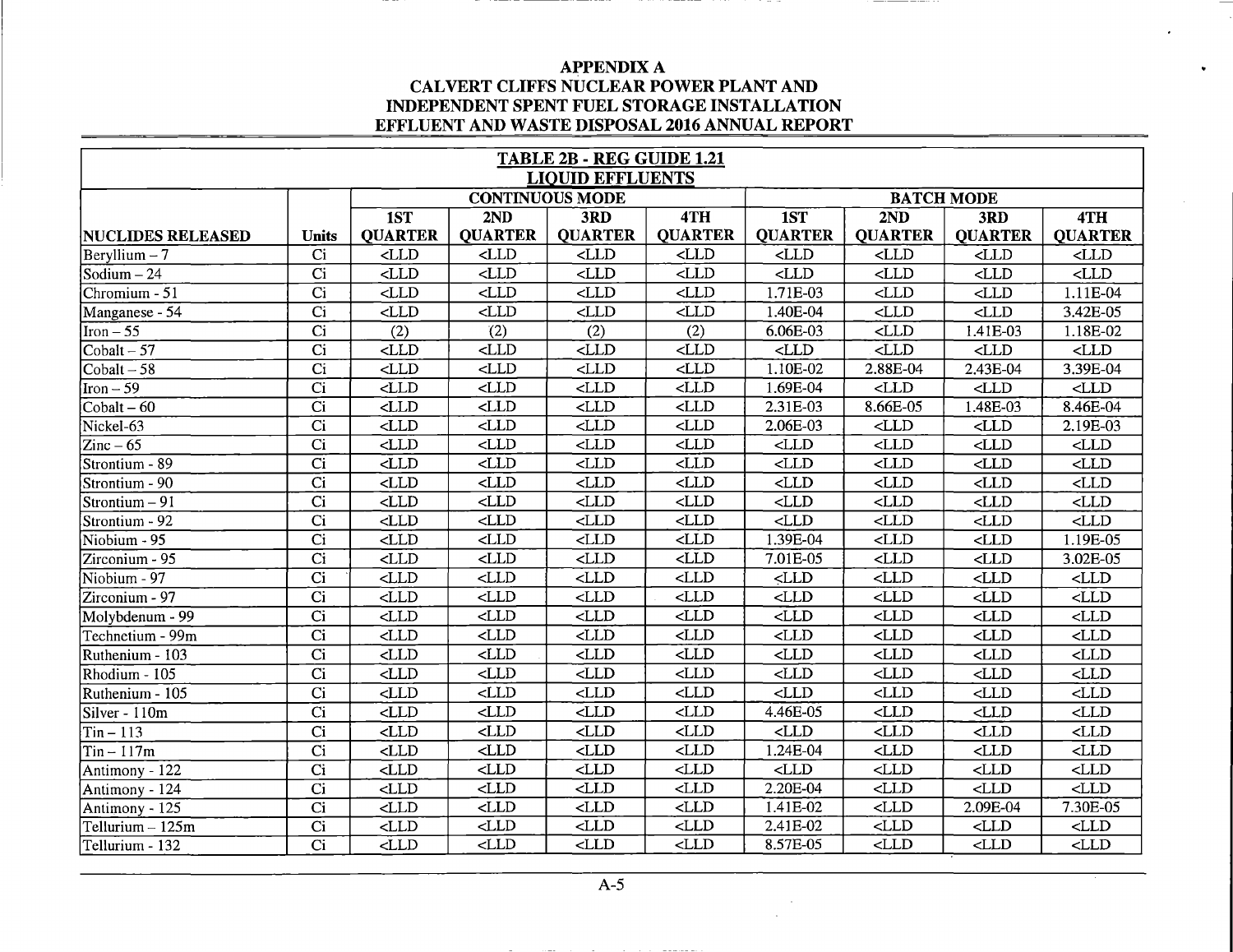|                                           | TABLE 2B - REG GUIDE 1.21<br><b>LIQUID EFFLUENTS</b> |                                                                                                                                                                                            |                                                                                                                                                                                            |                                                                                                                                                   |                                                                                                                               |                                                                                                   |                                                                   |                   |                         |  |  |
|-------------------------------------------|------------------------------------------------------|--------------------------------------------------------------------------------------------------------------------------------------------------------------------------------------------|--------------------------------------------------------------------------------------------------------------------------------------------------------------------------------------------|---------------------------------------------------------------------------------------------------------------------------------------------------|-------------------------------------------------------------------------------------------------------------------------------|---------------------------------------------------------------------------------------------------|-------------------------------------------------------------------|-------------------|-------------------------|--|--|
|                                           |                                                      |                                                                                                                                                                                            |                                                                                                                                                                                            | <b>CONTINUOUS MODE</b>                                                                                                                            |                                                                                                                               |                                                                                                   |                                                                   | <b>BATCH MODE</b> |                         |  |  |
|                                           |                                                      | 1ST                                                                                                                                                                                        | 2ND                                                                                                                                                                                        | 3RD                                                                                                                                               | 4TH                                                                                                                           | 1ST                                                                                               | 2ND                                                               | 3RD               | 4TH                     |  |  |
| <b>NUCLIDES RELEASED</b>                  | <b>Units</b>                                         | <b>QUARTER</b>                                                                                                                                                                             | <b>QUARTER</b>                                                                                                                                                                             | <b>QUARTER</b>                                                                                                                                    | <b>QUARTER</b>                                                                                                                | <b>QUARTER</b>                                                                                    | <b>QUARTER</b>                                                    | <b>QUARTER</b>    | <b>QUARTER</b>          |  |  |
| Iodine - 131                              | Ci                                                   | $\text{CLLD}$                                                                                                                                                                              | CLLD                                                                                                                                                                                       | CLLD                                                                                                                                              | CLLD                                                                                                                          | $\triangle$ LD                                                                                    | $\mathsf{CLLD}$                                                   | $<$ LLD           | $\triangle$ LD          |  |  |
| Iodine - 132                              | $\overline{C}$ i                                     | $\text{CLLD}$                                                                                                                                                                              | $<$ LLD                                                                                                                                                                                    | CLLD                                                                                                                                              | CLLD                                                                                                                          | 1.32E-04                                                                                          | CLLD                                                              | $\texttt{CLLD}$   | $\n  <$ LLD             |  |  |
| $\text{Iodine} - 133$                     | Ci                                                   | $<$ LLD                                                                                                                                                                                    | $\triangle$ LD                                                                                                                                                                             | $\mathsf{CLLD}$                                                                                                                                   | $\triangle$ LD                                                                                                                | $<$ LLD                                                                                           | $<$ LLD                                                           | $\text{CLLD}$     | $\triangle$ LD          |  |  |
| $\text{Iodine} - 135$                     | C <sub>i</sub>                                       | $<$ LLD                                                                                                                                                                                    | CLLD                                                                                                                                                                                       | $\mathsf{CLLD}$                                                                                                                                   | $\Delta$ LD                                                                                                                   | $\triangle$ LD                                                                                    | CLLD                                                              | CLLD              | CLLD                    |  |  |
| Cesium – 134                              | Ci                                                   | $\text{CLLD}$                                                                                                                                                                              | CLLD                                                                                                                                                                                       | $\triangle$ LD                                                                                                                                    | CLLD                                                                                                                          | 9.19E-04                                                                                          | CLLD                                                              | $\text{CLLD}$     | $\overline{\text{CLD}}$ |  |  |
| $\textsf{Cesium}-\textsf{136}$            | Ci                                                   | CLLD                                                                                                                                                                                       | $<$ LLD                                                                                                                                                                                    | CLLD                                                                                                                                              | $\triangle$ LD                                                                                                                | $<$ LLD                                                                                           | $<$ LLD                                                           | CLLD              | CLLD                    |  |  |
| $\text{Cesium} - 137$                     | Ci                                                   | CLLD                                                                                                                                                                                       | $<$ LLD                                                                                                                                                                                    | CLLD                                                                                                                                              | CLLD                                                                                                                          | 1.48E-02                                                                                          | 2.98E-04                                                          | 2.62E-04          | 2.32E-04                |  |  |
| $\text{Cesium} - 138$                     | $\overline{C}$ i                                     | $\text{CLLD}$                                                                                                                                                                              | CLLD                                                                                                                                                                                       | $\mathsf{CLLD}$                                                                                                                                   | $\triangle$ LD                                                                                                                | 1.26E-04                                                                                          | CLLD                                                              | $\mbox{\sf CLLD}$ | $\text{CLLD}$           |  |  |
| Barium - 140                              | Ci                                                   | CLLD                                                                                                                                                                                       | $<$ LLD                                                                                                                                                                                    | $\triangle$ LD                                                                                                                                    | $\triangle$ LD                                                                                                                | CLLD                                                                                              | CLLD                                                              | CLLD              | $\triangle$ LD          |  |  |
| Lanthanum - 140                           | $\overline{C}$ i                                     | $\overline{\text{CLD}}$                                                                                                                                                                    | $\triangle$ LD                                                                                                                                                                             | $\langle$ LLD                                                                                                                                     | CLLD                                                                                                                          | 6.95E-05                                                                                          | $<$ LLD                                                           | $<$ LLD           | CLLD                    |  |  |
| $ Cerium - 144$                           | Ci                                                   | CLLD                                                                                                                                                                                       | $\triangle$ LD                                                                                                                                                                             | $\triangle$ LD                                                                                                                                    | CLLD                                                                                                                          | $<$ LLD                                                                                           | $\text{CLLD}$                                                     | $<$ LLD           | CLLD                    |  |  |
| Europium - 154                            | Ci                                                   | CLLD                                                                                                                                                                                       | $<$ LLD                                                                                                                                                                                    | $\triangle$ LD                                                                                                                                    | <lld< td=""><td>CLLD</td><td><math>&lt;</math>LLD</td><td><math display="inline">\langle</math>LLD</td><td>CLLD</td></lld<>   | CLLD                                                                                              | $<$ LLD                                                           | $\langle$ LLD     | CLLD                    |  |  |
| $\text{European} - 155$                   | $\overline{C}$                                       | $<$ LLD                                                                                                                                                                                    | $\langle$ LLD                                                                                                                                                                              | $\text{CLLD}$                                                                                                                                     | CLLD                                                                                                                          | $<$ LLD                                                                                           | $<$ LLD                                                           | CLLD              | CLLD                    |  |  |
| Tungsten – 187                            | Ci                                                   | CLLD                                                                                                                                                                                       | <lld< td=""><td><math>\triangle</math>LD</td><td><lld< td=""><td><lld< td=""><td><math>\triangle</math>LD</td><td><math>\langle</math>LLD</td><td>CLLD</td></lld<></td></lld<></td></lld<> | $\triangle$ LD                                                                                                                                    | <lld< td=""><td><lld< td=""><td><math>\triangle</math>LD</td><td><math>\langle</math>LLD</td><td>CLLD</td></lld<></td></lld<> | <lld< td=""><td><math>\triangle</math>LD</td><td><math>\langle</math>LLD</td><td>CLLD</td></lld<> | $\triangle$ LD                                                    | $\langle$ LLD     | CLLD                    |  |  |
| ngen<br>Version<br>Total For Period (I,P) | C <sub>i</sub>                                       | <lld-< td=""><td><math>-LLD</math></td><td><math>&lt;</math>LLD</td><td><math>&lt;</math>LLD</td><td>7.83E-02</td><td><math>0.73E-04</math></td><td>3.60E-03</td><td>1.57E-02</td></lld-<> | $-LLD$                                                                                                                                                                                     | $<$ LLD                                                                                                                                           | $<$ LLD                                                                                                                       | 7.83E-02                                                                                          | $0.73E-04$                                                        | 3.60E-03          | 1.57E-02                |  |  |
| $Krypton-85$                              | Ci                                                   | $<$ LLD                                                                                                                                                                                    | $\triangle$ LD                                                                                                                                                                             | $<$ LLD                                                                                                                                           | CLLD                                                                                                                          | $<$ LLD                                                                                           | $\text{CLLD}$                                                     | CLLD              | CLLD                    |  |  |
| Xenon - 131m                              | Ci                                                   | CLLD                                                                                                                                                                                       | $<$ LLD                                                                                                                                                                                    | $\triangle$ LD                                                                                                                                    | CLLD                                                                                                                          | CLLD                                                                                              | CLLD                                                              | $\langle$ LLD     | CLLD                    |  |  |
| $Xenon - 133$                             | $\overline{C}$                                       | $<$ LLD                                                                                                                                                                                    | CLLD                                                                                                                                                                                       | $\mbox{{\small \texttt{CLLD}}}$                                                                                                                   | CLLD                                                                                                                          | 5.54E-03                                                                                          | <lld< td=""><td><math>&lt;</math>LLD</td><td>4.49E-04</td></lld<> | $<$ LLD           | 4.49E-04                |  |  |
| $Xenon - 133m$                            | Ci                                                   | CLLD                                                                                                                                                                                       | $\langle$ LLD                                                                                                                                                                              | CLLD                                                                                                                                              | CLLD                                                                                                                          | CLLD                                                                                              | $<$ LLD                                                           | $\triangle$ LD    | CLLD                    |  |  |
| $Xenon - 135$                             | Ci                                                   | $\langle$ LLD                                                                                                                                                                              | CLLD                                                                                                                                                                                       | $<$ LLD                                                                                                                                           | CLLD                                                                                                                          | 1.62E-04                                                                                          | CLLD                                                              | CLLD              | CLLD                    |  |  |
| Total For Period (NG)                     | $\overline{\text{Ci}}$                               | $\triangle$ LD                                                                                                                                                                             | <lld< td=""><td><lld< td=""><td><math>\Delta</math>LD</td><td>5.71E-03</td><td><math>&lt;</math>LLD.</td><td><math>\langle</math>LLD</td><td>4.49E-04</td></lld<></td></lld<>              | <lld< td=""><td><math>\Delta</math>LD</td><td>5.71E-03</td><td><math>&lt;</math>LLD.</td><td><math>\langle</math>LLD</td><td>4.49E-04</td></lld<> | $\Delta$ LD                                                                                                                   | 5.71E-03                                                                                          | $<$ LLD.                                                          | $\langle$ LLD     | 4.49E-04                |  |  |
| Tritium                                   | Ci                                                   | 9.17E-02                                                                                                                                                                                   | 1.31E-01                                                                                                                                                                                   | $1.61E-01$                                                                                                                                        | .28E-01                                                                                                                       | $2.83E+02$                                                                                        | 1.35E+02                                                          | 2.20E+02          | 4.46E+02                |  |  |
| Total For Period (Tritium)                | $\overline{\text{C}}$                                | $9.17E-02$                                                                                                                                                                                 | 1.31E-01                                                                                                                                                                                   | $1.6E - 01$                                                                                                                                       | $-1.28E-01$                                                                                                                   | $2.83E + 02$                                                                                      | $-1.35E + 02$                                                     | $-2.20E + 02$     | 4.46E+02                |  |  |

# NOTES TO TABLE 2B

(1) Less than minimum detectable activity which meets the LLD requirements of ODCM Surveillance Requirement 4.11.1.1.1.

(2) Continuous mode effluents are not analyzed for Fe-55.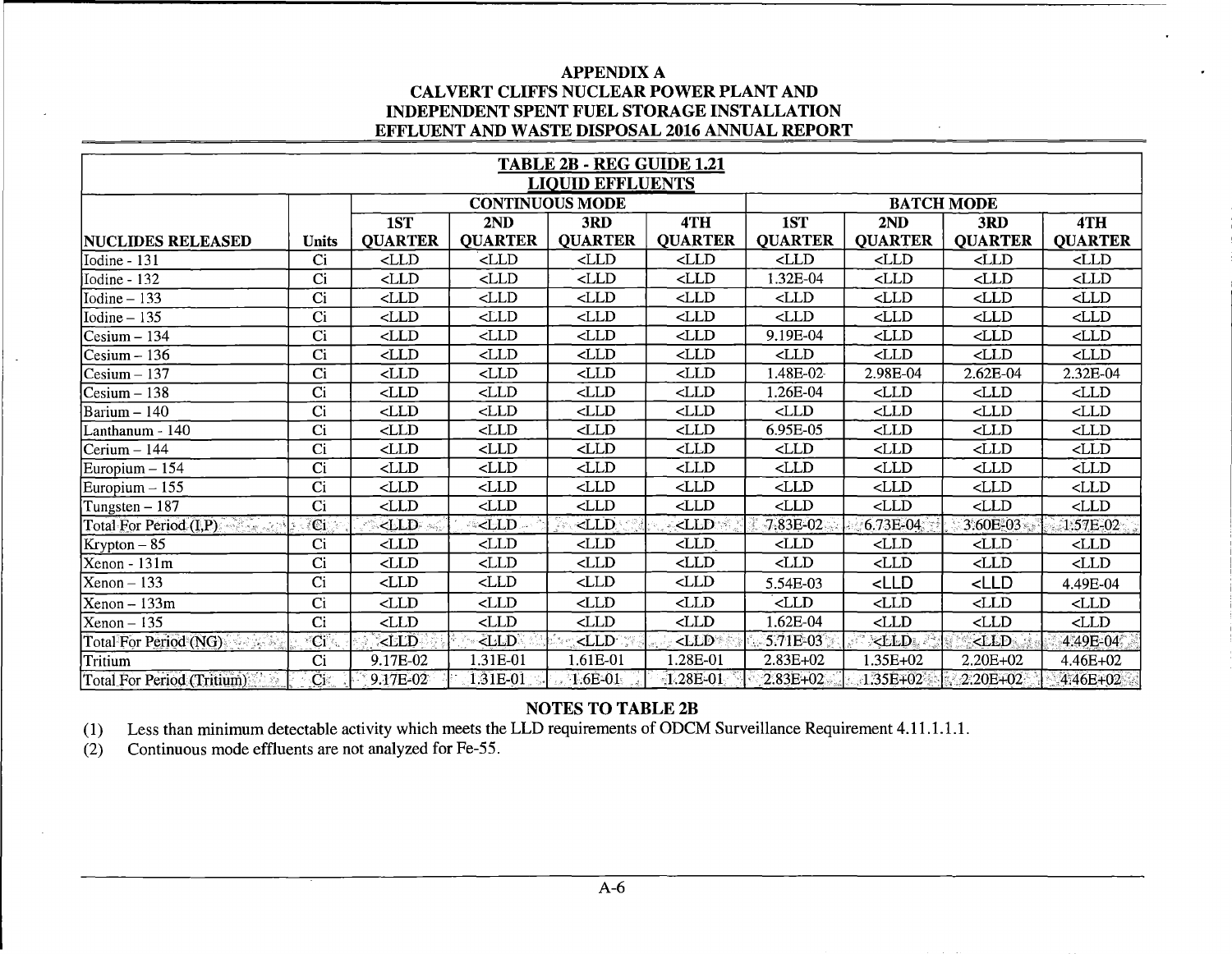### TABLE 3A

#### SOLID WASTE AND IRRADIATED FUEL SHIPMENTS A. SOLID WASTE SHIPPED OFFSITE FOR BURIAL OR DISPOSAL (NOT IRRADIATED  $\overline{\text{FUT}}$

|               | т отлл                                    |                  |                        |                           |
|---------------|-------------------------------------------|------------------|------------------------|---------------------------|
|               | 1. Type of Waste                          | <b>Units</b>     | <b>12-Month Period</b> | <b>Est. Total Error %</b> |
| a)            | Spent resins, Filters                     | m <sup>3</sup>   | $2.23E+01$             | 25%                       |
|               |                                           | C <sub>i</sub>   | $2.44E+02$             |                           |
| b)            | compressible<br>Dry                       | m <sup>3</sup>   | $4.20E + 02$           | 25%                       |
|               | contaminated<br>waste,<br>equipment, etc. | Ci               | 9.41E-01               |                           |
| $\mathbf{c})$ | Irradiated components,                    | $\overline{m}^3$ | $0.00E + 00$           | N/A                       |
|               | control rods, etc.                        | Ci               | $0.00E + 00$           |                           |
| d)            | Other (cartridge filters,                 | m <sup>3</sup>   | $3.28E + 01$           | 25%                       |
|               | misc.<br>dry<br>compressible, Oil)        | Ci               | 4.96E-03               |                           |
| e)            | Solidification agent or<br>absorbent      | $\overline{m}^3$ | N/A                    | N/A                       |

Volume shipped represents waste generated prior to offsite volume reduction.<br>2. Estimate of Maior Nuclides (By Type of Waste - Only nuclides >19

**Estimate of Major Nuclides** (By Type of Waste - Only nuclides  $>1$  % are reported)

| <b>Spent Resins, Filters</b> |               |  |
|------------------------------|---------------|--|
| Nuclide                      | Abundance (%) |  |
| $C-14$                       | 6.84          |  |
| $Mn-54$                      | 122           |  |
| $Fe-55$                      | 13.68         |  |
| $Co-58$                      | 1.62          |  |
| $Co-60$                      | 25.16         |  |
| $Ni-63$                      | 38.89         |  |
| $Cs-134$                     | 1.22.         |  |
| $Cs-137$                     | 10.53         |  |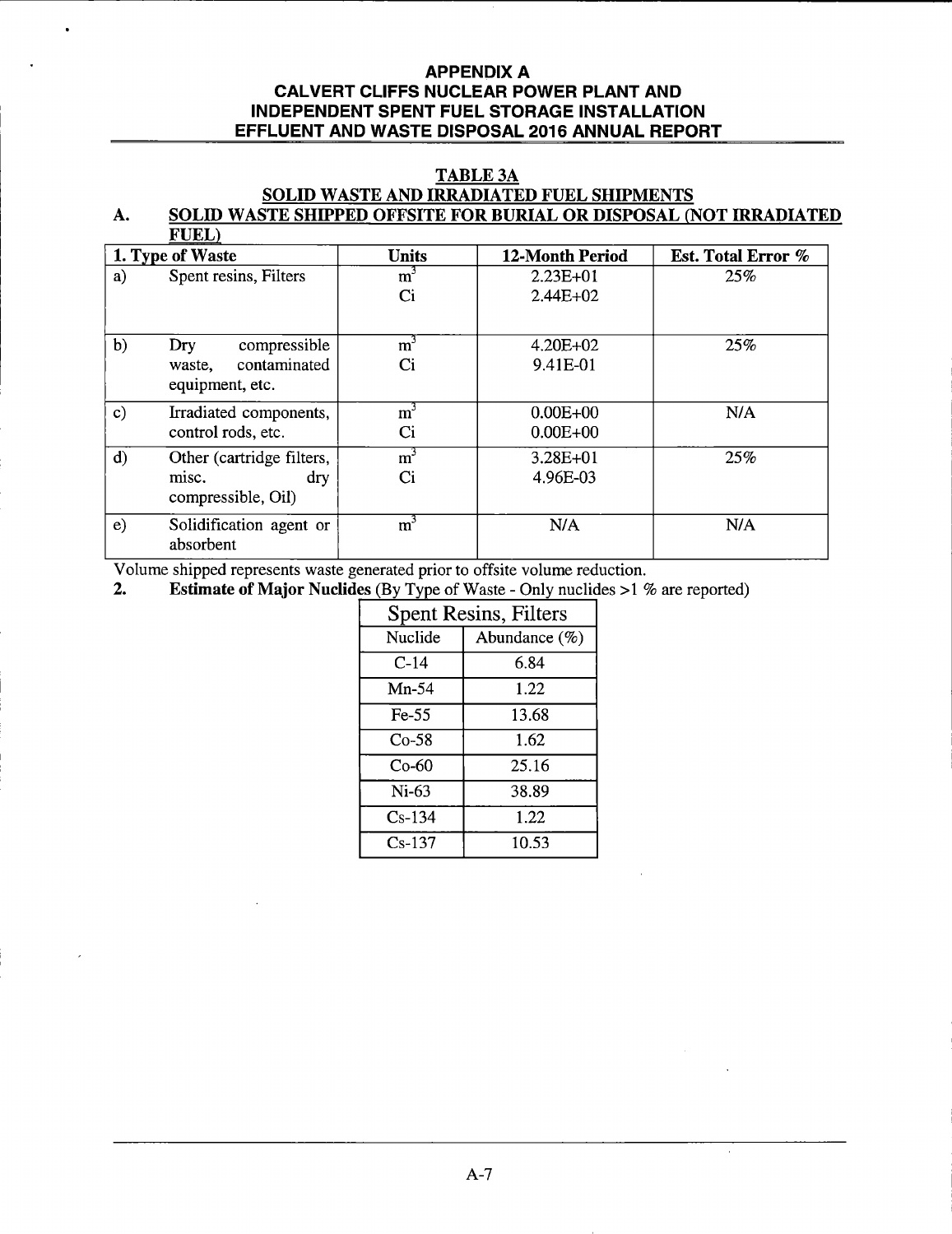#### 2. Estimate of Major Nuclides (By Type of Waste - Only nuclides  $>1$  % are reported)(cont.)

| Dry Active Waste |                  |  |
|------------------|------------------|--|
| Nuclide          | Abundance $(\%)$ |  |
| $H-3$            | 2.30             |  |
| C-14             | 1.56             |  |
| Cr-51            | 4.77             |  |
| $Fe-55$          | 11.69            |  |
| $Co-58$          | 21.76            |  |
| Co-60            | 8.79             |  |
| $Ni-63$          | 24.22            |  |
| $Zr-95$          | 4.51             |  |
| Nb-95            | 7.56             |  |
| $Sb-125$         | 1.02             |  |
| $Cs-137$         | 10.55            |  |

| <b>Irradiated Components</b> |                  |  |
|------------------------------|------------------|--|
| Nuclide                      | Abundance $(\%)$ |  |
| N/A                          |                  |  |

| <b>Other Waste</b> |                  |  |
|--------------------|------------------|--|
| <b>Nuclide</b>     | Abundance $(\%)$ |  |
| $H-3$              | 1.35             |  |
| $C-14$             | 13.84            |  |
| $Fe-55$            | 15.33            |  |
| $Co-58$            | 12.37            |  |
| $Co-60$            | 18.12            |  |
| $Ni-63$            | 16.68            |  |
| $Zr-95$            | 5.45             |  |
| Nb-95              | 10.08            |  |
| $Cs-137$           | 2.85             |  |
| $Pu-241$           | 1.33             |  |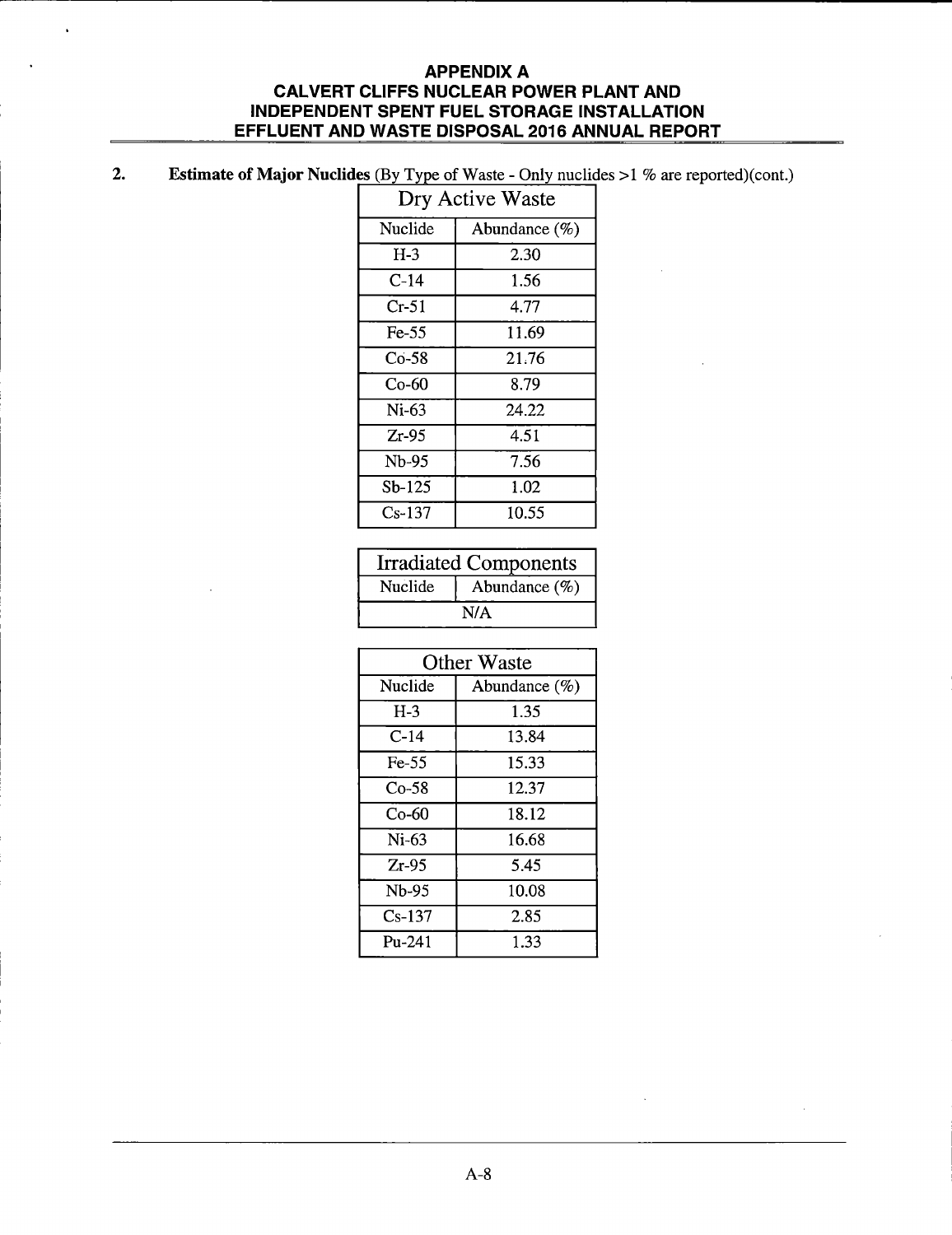#### 3. **Solid Waste Disposition**

| Number of Shipments | Mode of Transportation       | Destination                           |
|---------------------|------------------------------|---------------------------------------|
|                     |                              |                                       |
|                     | <b>Motor Surface Transit</b> | <b>Energy Solutions</b>               |
|                     | (CAST Transportation)        | Oak Ridge, TN                         |
| 14                  | <b>Motor Surface Transit</b> | <b>Energy Solutions</b>               |
|                     | (Hittman)                    | Oak Ridge, TN                         |
| ٩                   | <b>Motor Surface Transit</b> | <b>Energy Solutions</b>               |
|                     | (Hittman)                    | Clive, UT                             |
|                     | <b>Motor Surface Transit</b> | Waste Control Specialists LLC         |
|                     | (Hittman)                    | Andrews, TX                           |
|                     | <b>Motor Surface Transit</b> | <b>Energy Solutions</b>               |
|                     | (Interstate Ventures)        | Oak Ridge, TN                         |
|                     | <b>Motor Surface Transit</b> | Diversified Scientific Services, Inc. |
|                     | (CAST Transportation)        | Kingston, Tn                          |

#### **B. IRRADIATED FUEL SHIPMENTS (DISPOSITION)** N/A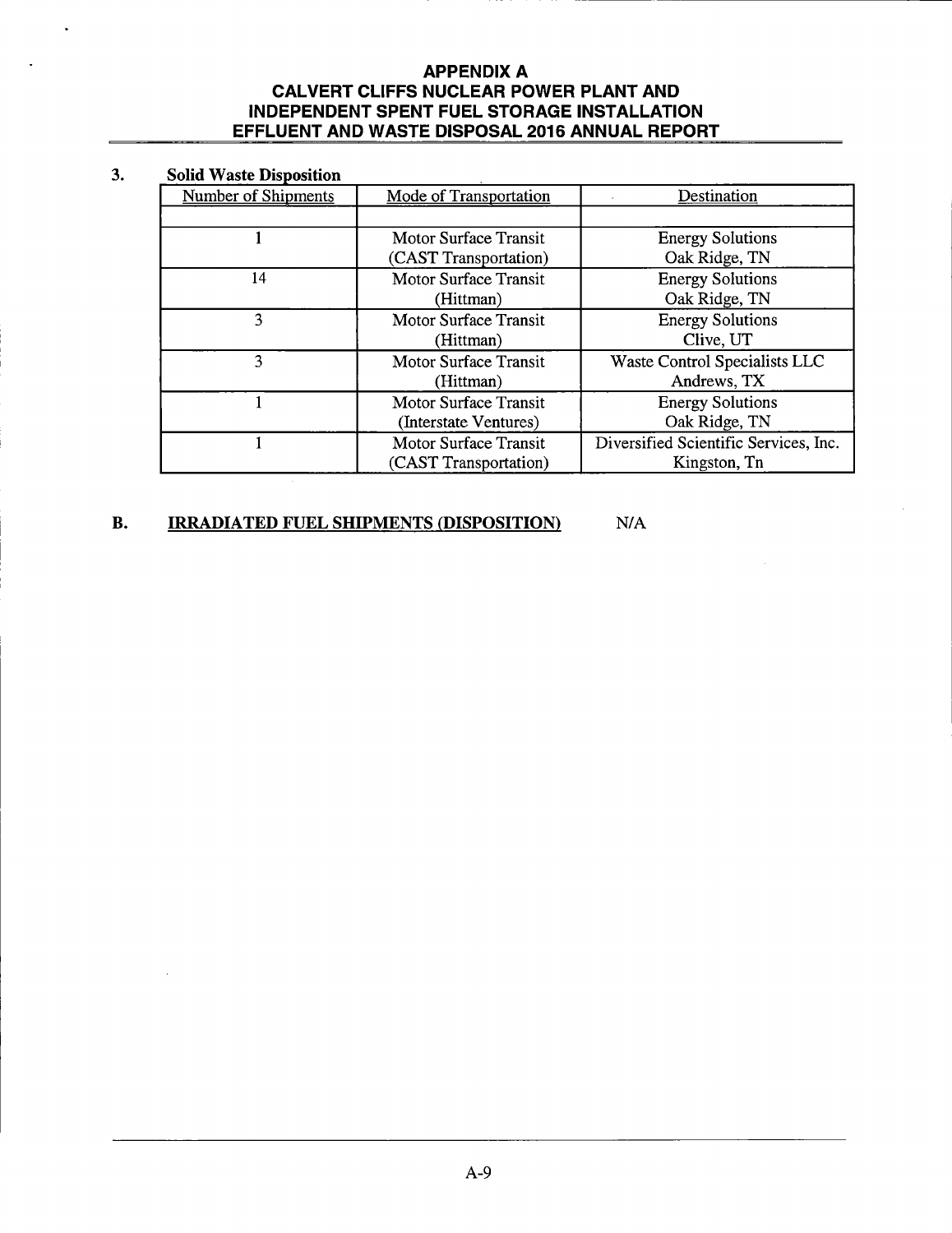# **APPENDIX B ERRATA/CORRECTIONS TO 2014 ARERR PAGE 6 CALVERT CLIFFS NUCLEAR POWER PLANT AND INDEPENDENT SPENT FUEL STORAGE INSTALLATION EFFLUENT AND WASTE DISPOSAL 2016 ANNUAL REPORT**

Offsite Dose Calculation Manual (ODCM) and Process Control Program (PCP) Changes

The ODCM was not revised in 2014.

The PCP was revised in 2014. RW-AA-100 Revision 10 was adopted as the site's PCP in August 2014. RW-AA-100, an Exelon fleet procedure, superseded Calvert Cliffs Nuclear Power Plant's prior PCP, CH-1-110.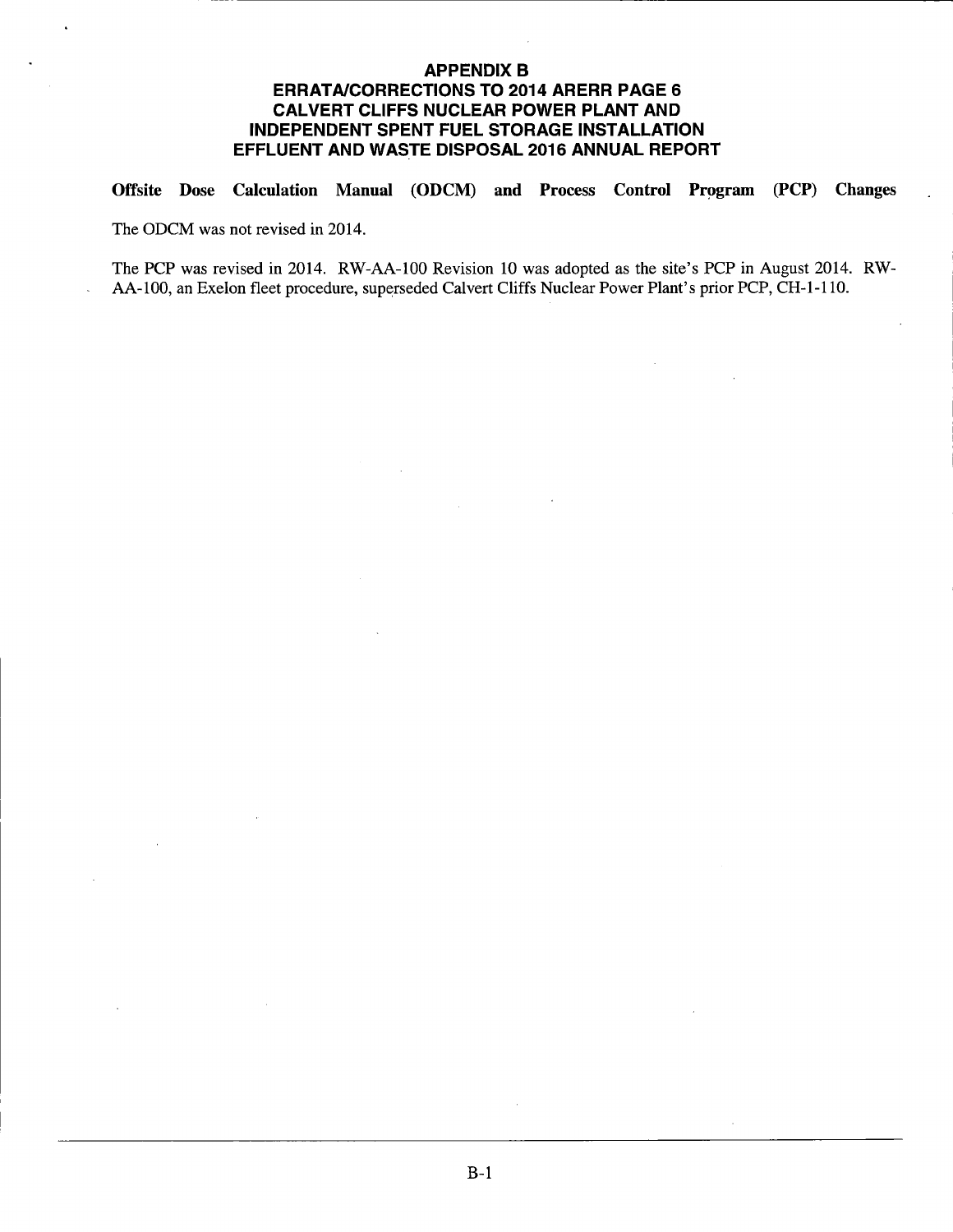# **APPENDIX C** ERRATA/CORRECTIONS TO 2015 ARERR PAGE 5 CALVERT CLIFFS NUCLEAR POWER PLANT AND INDEPENDENT SPENT FUEL STORAGE INSTALLATION EFFLUENT AND WASTE DISPOSAL 2016 ANNUAL REPORT

# Offsite Dose Calculation Manual (ODCM) and Process Control Program (PCP) Changes

The ODCM was revised in 2015; Revision 00900 of the ODCM was approved in 2015 and a copy of the revision was submitted to the NRC with the 2015 ARERR.

The PCP was also revised in 2015. RW-AA-100 Revision 11 was adopted as the site's PCP in August 2015. The changes to the PCP in 2015 included provisions for concentration averaging allowed by the NRC Branch Technical Position on Concentration Averaging and Encapsulation. Although the revised PCP allows these specific activities, CCNPP has not made physical equipment changes or process changes to perform those activities.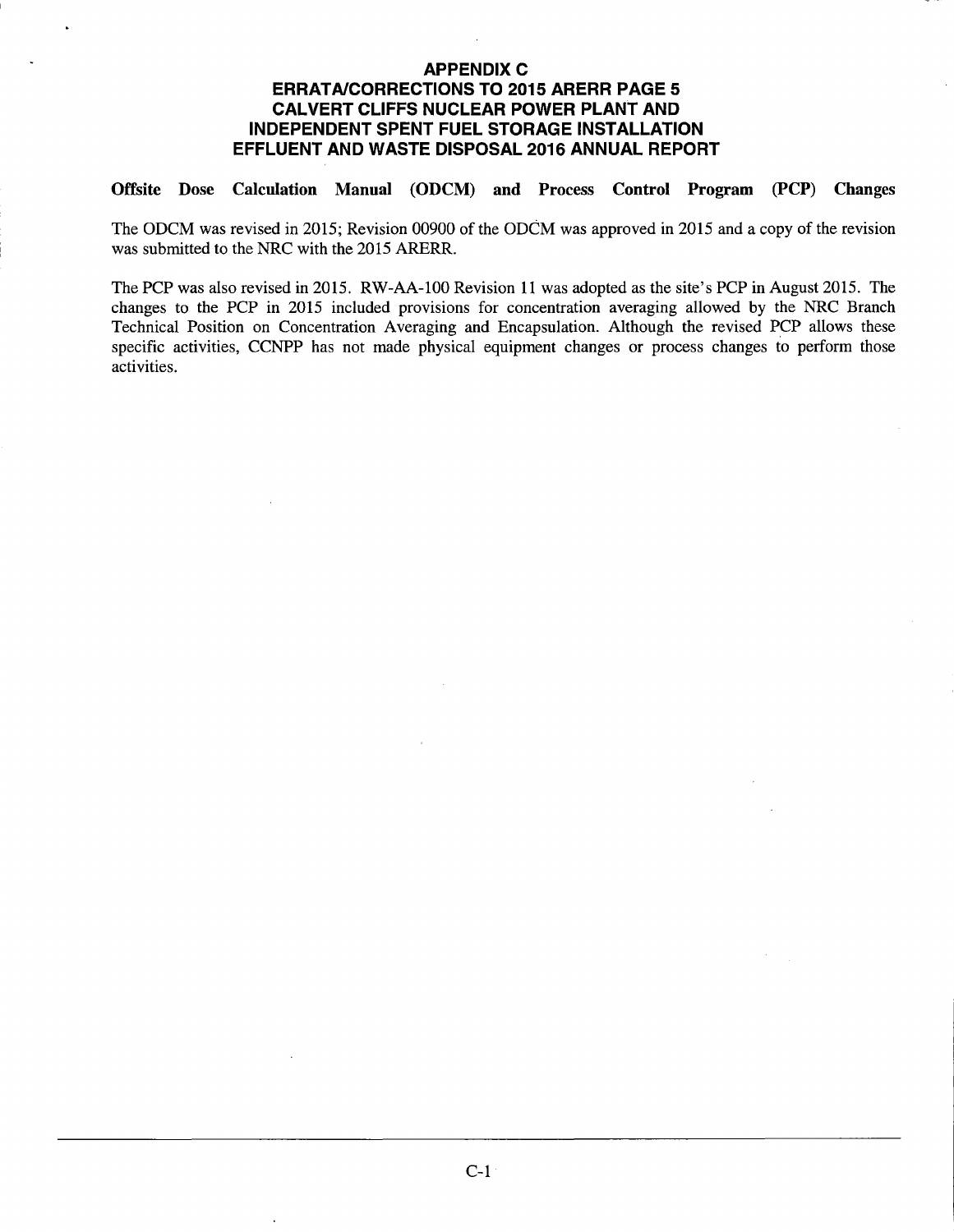# **APPENDIX D ERRATA/CORRECTIONS TO 2015 ARERR PAGE 6 CALVERT CLIFFS NUCLEAR POWER PLANT AND INDEPENDENT SPENT FUEL STORAGE INSTALLATION EFFLUENT AND WASTE DISPOSAL 2016 ANNUAL REPORT**

#### **Radioactive Effluent Monitoring Instrumentation**

The Steam Generator Blowdown Effluent Radiation Monitor, l-RE-4095, was declared inoperable on 717115 and exceeded the 30 days allowed in ODCM section 3.3.3.9. It remained out of service for the rest of 2015. l-RE-4014 is credited by the ODCM as an equivalent monitor. With 1-RE-4014 in service, no compensatory actions were required. Repairs to l-RE-4095 were scheduled through the work control process and completed in January 2016 under Work Order C93125862. The cause of the RMS malfunction was a drift in the response of the low flow switch, 1FS4095. Upon recalibration of 1FS4095, the RMS was placed back in service on 114/2016.

ź